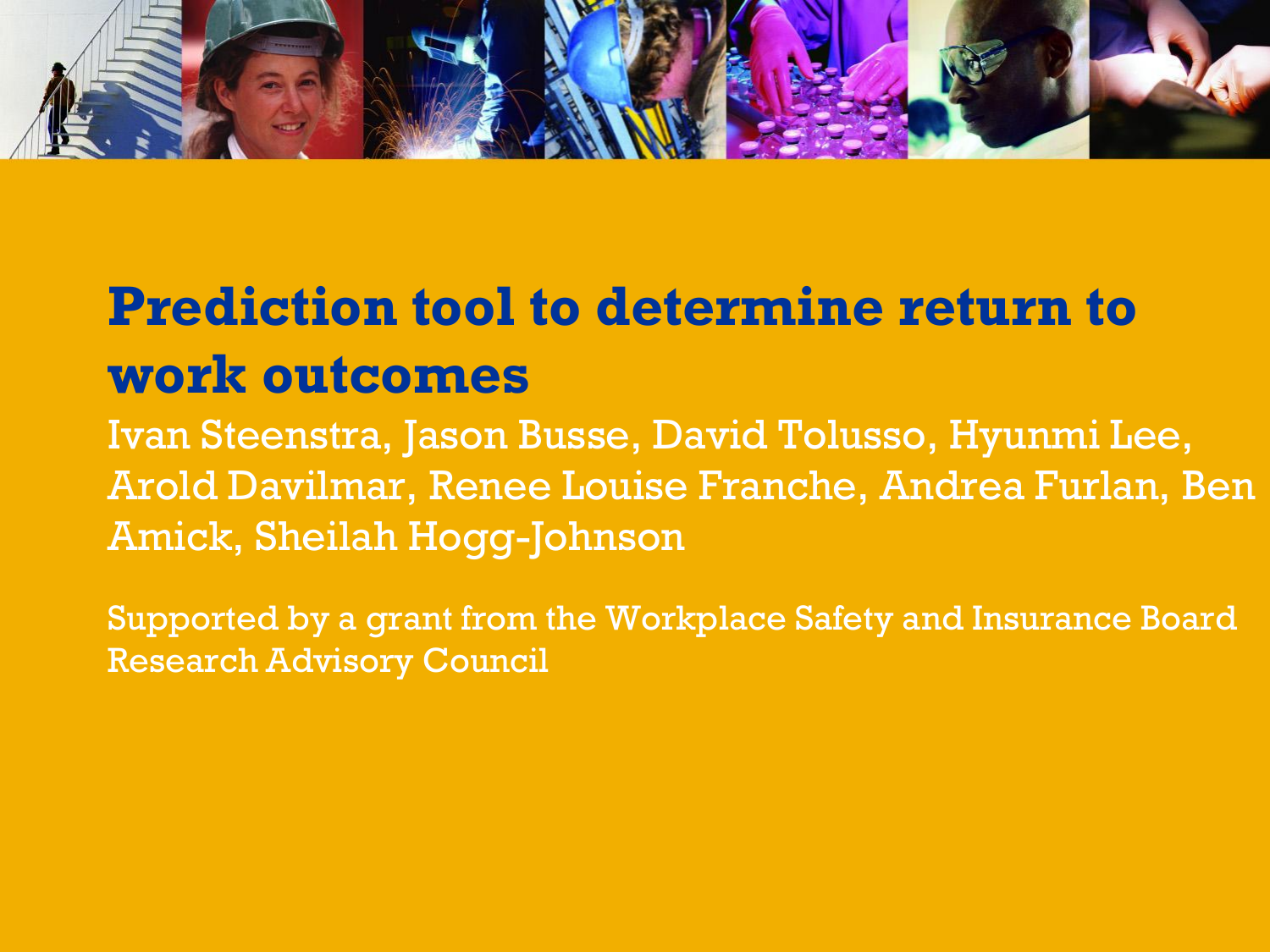

## Who we are

The **Institute for Work & Health** is a not-for-profit research organization based in Toronto, Canada

- We conduct and share research to protect and improve the health of working people. Our research is carried out in two broad domains:
	- (1) preventing work-related injury and illness through studies of workplace programs and practices, prevention policies and the health of workers at a population level, and
	- (2) improving the health and recovery of injured workers through research on treatment, return to work, disability prevention and management, and compensation policies
- Our research is valued by policy-makers, workers and workplaces, clinicians, and occupational health, safety and disability management professionals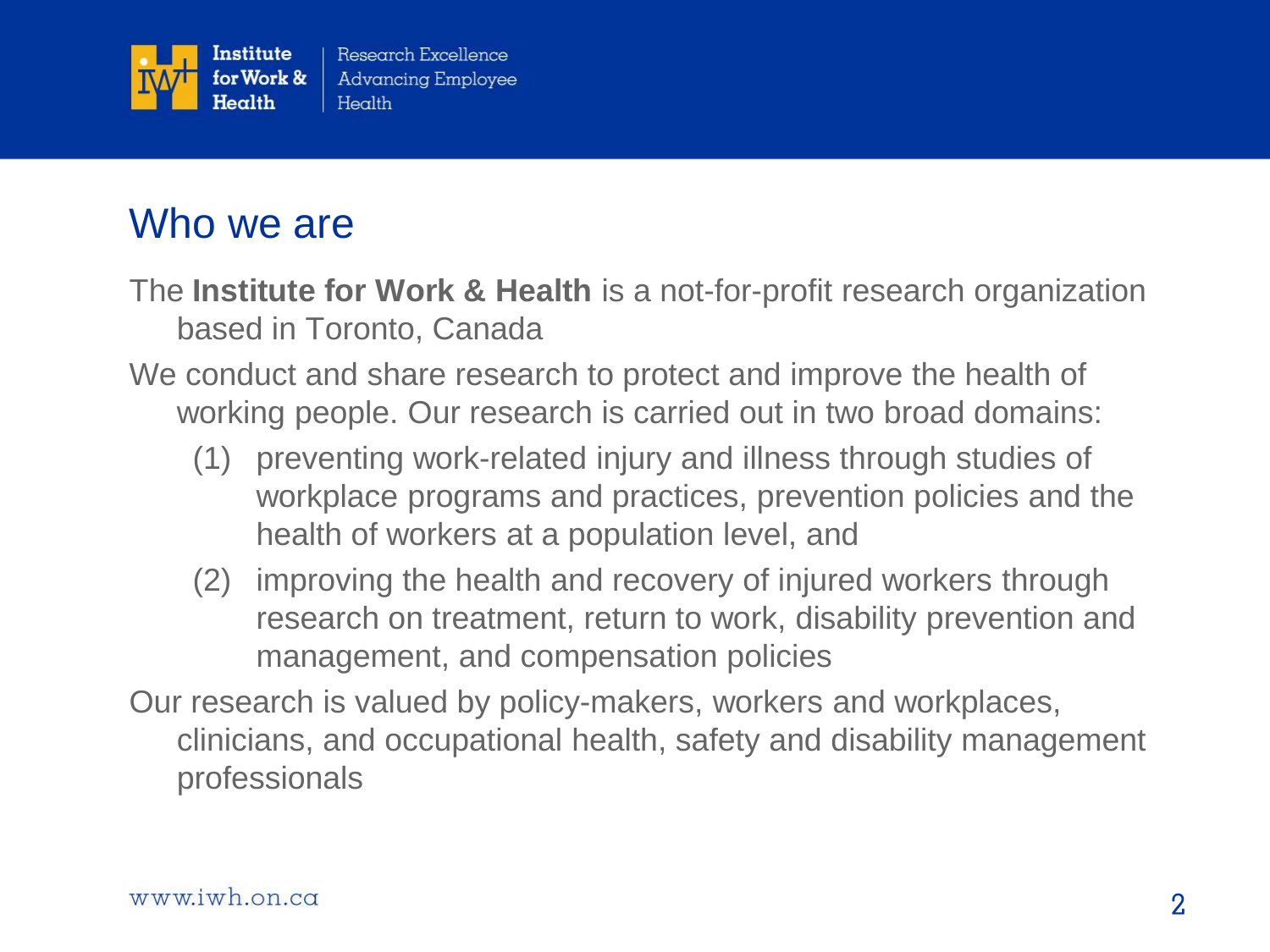

## **Introduction**

- Prognosis is meant to predict the course or outcome of a disease process
- Predictive aim or explanatory aim
- Clinicians use prognostic information to: educate their patients, identify target groups for treatment, or to target specific factors to be modified through intervention
- Communication of prognosis can be used to reassure patients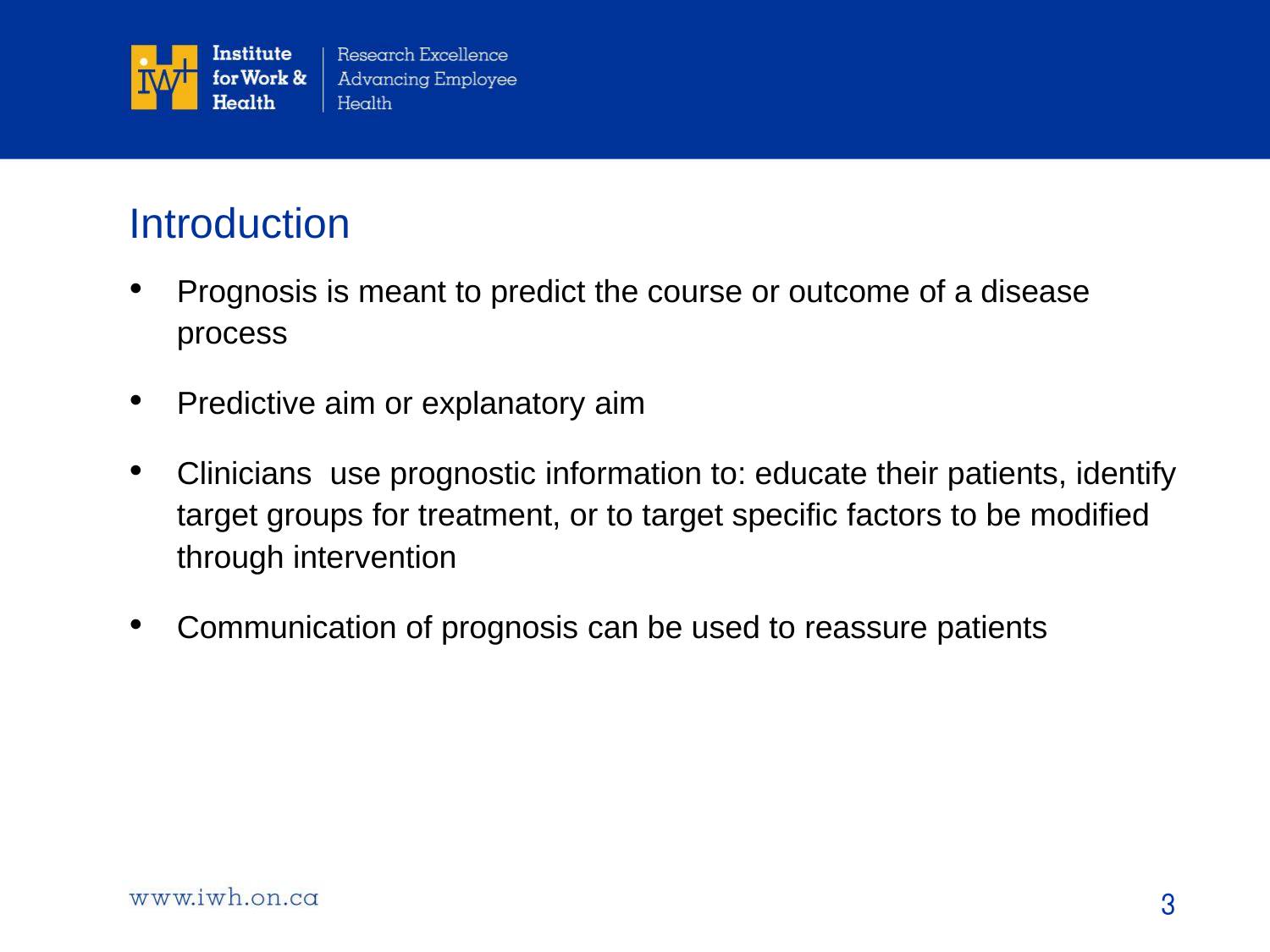

## What is a prediction rule?

- Developed in a study that tries to identify the best combination of medical signs, symptoms, and other findings in predicting the probability of a specific outcome
- Based on the most parsimonious model
- Clinicians have difficulty in estimated risks of diseases and outcomes (and it is unlikely that non-physicians do any better)
- Prediction models are key to individualizing diagnostic and treatment decision making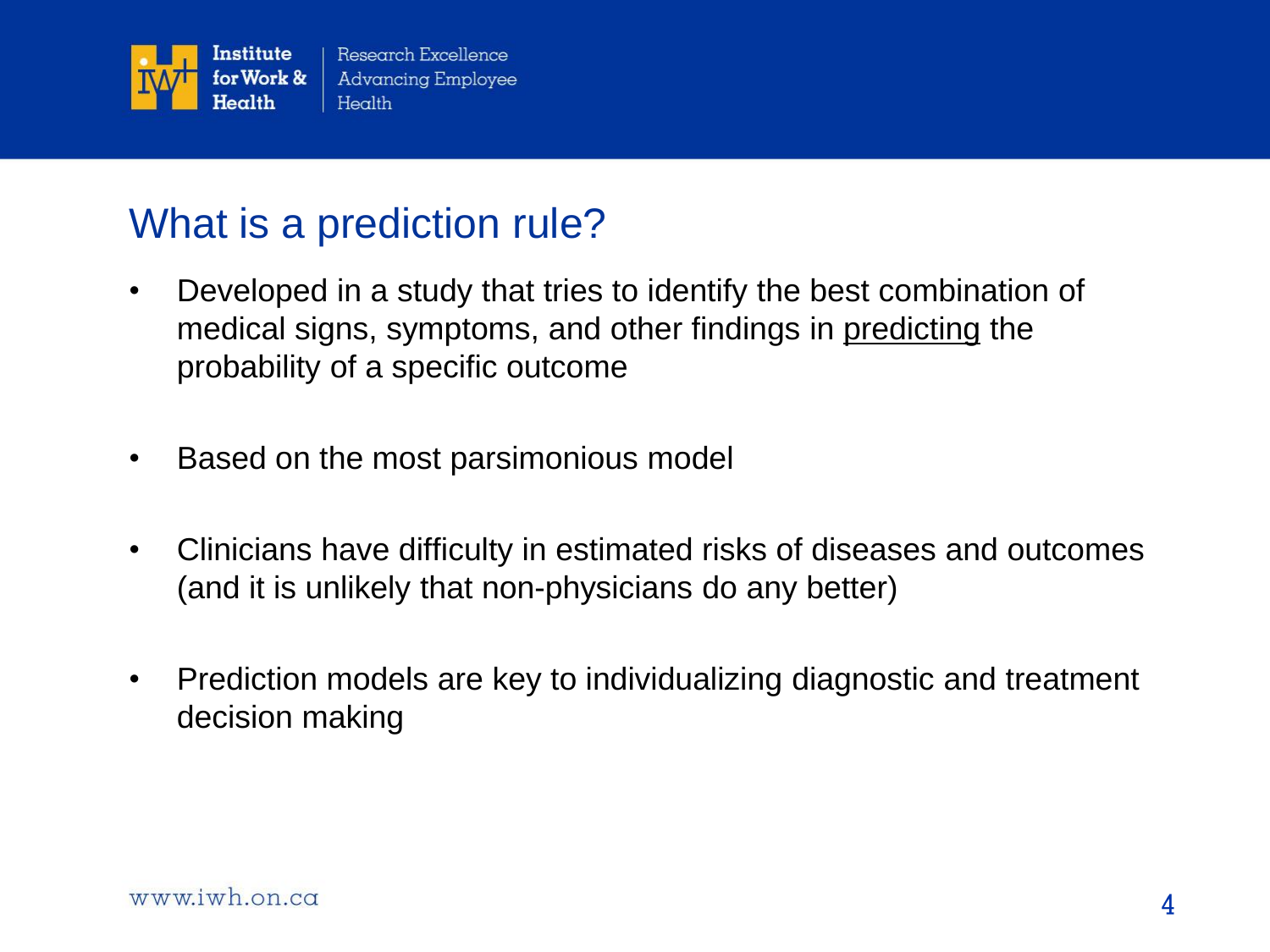

## **Steps in the development of a prediction rule**

- 1. Derivation: the identification of factors with predictive power = based on systematic review
- 2. Validation: establishing the strength of the evidence and the reproducibility of the accuracy
- 3. Impact analysis: examines whether there is evidence that the rule changes the behavior of the user and improves outcomes and/or reduces costs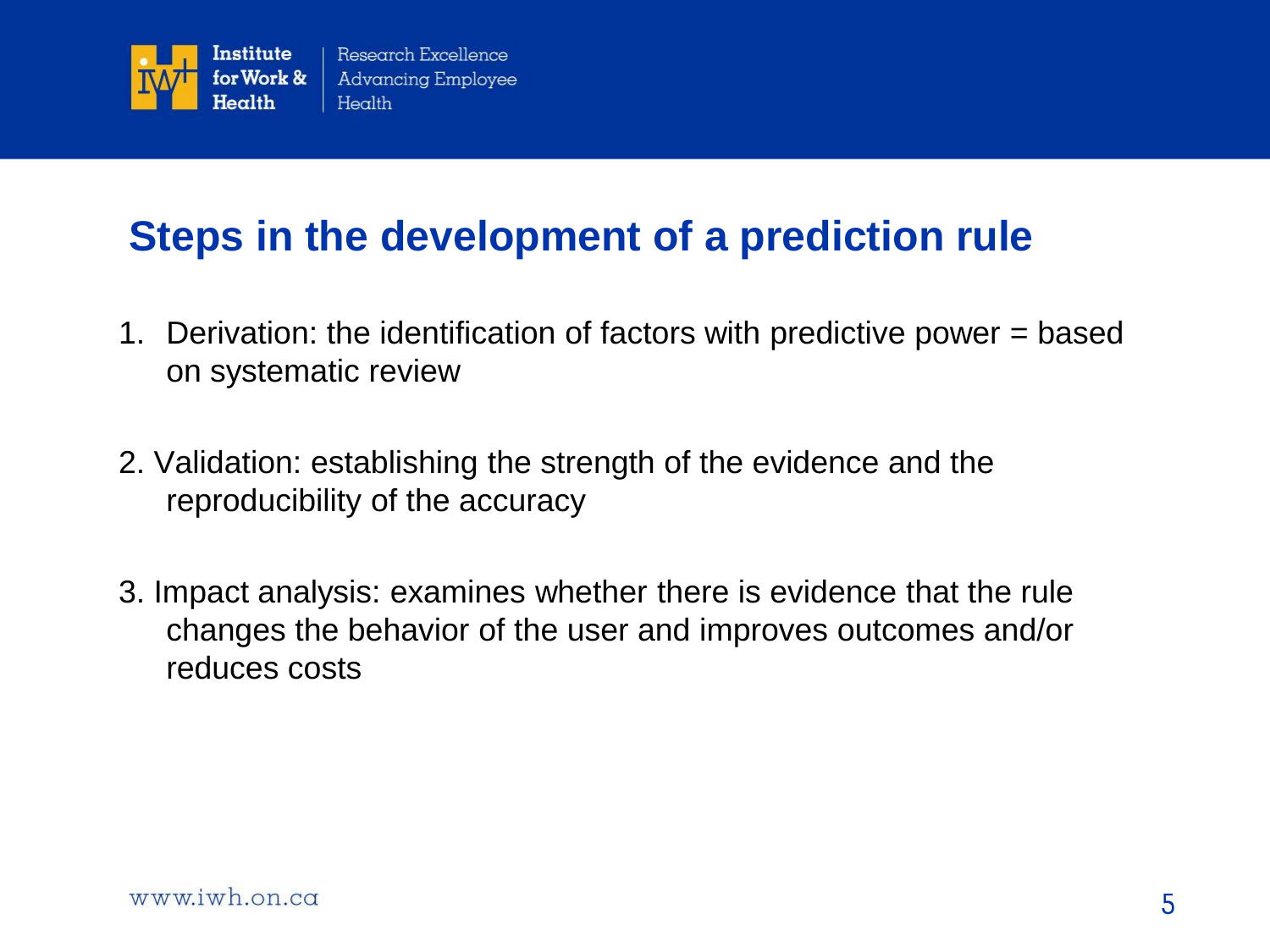

## **Objective**

- We aim to assess prognosis and identify high risk patients who should be the focus of intervention
- By developing a tool to predict time until end of benefits and recurrences of benefits in workers with low back pain
- For whom:
	- Those active in work disability prevention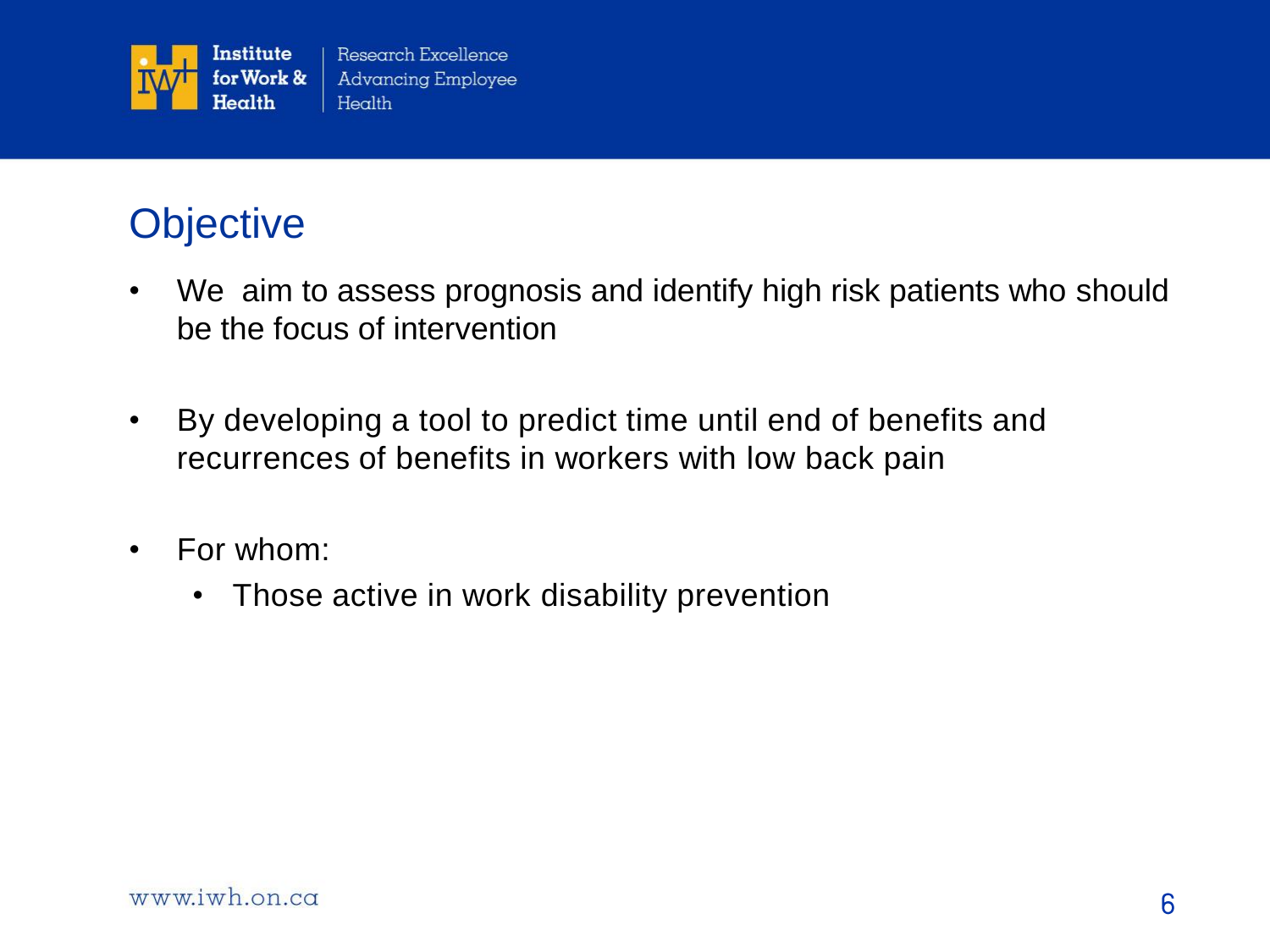

# **Methods**

- Information available within the first 4 weeks of work disability
- 6,657 workers were selected
- Date of injury between January 1 and June 30, 2005
- Three sources of data:
	- Readily available data in insurers' databases
	- Data available in insurers' database that needs to be transformed or data entered to provide useful information
	- Readiness for RTW cohort data to explore promising prognostic factors
- Focus on 1,442 workers on full benefits at 4 weeks
- Predict outcomes at 6 months and over 2 years with the most parsimonious model
- Variables selected based on the literature (Manitoba systematic review)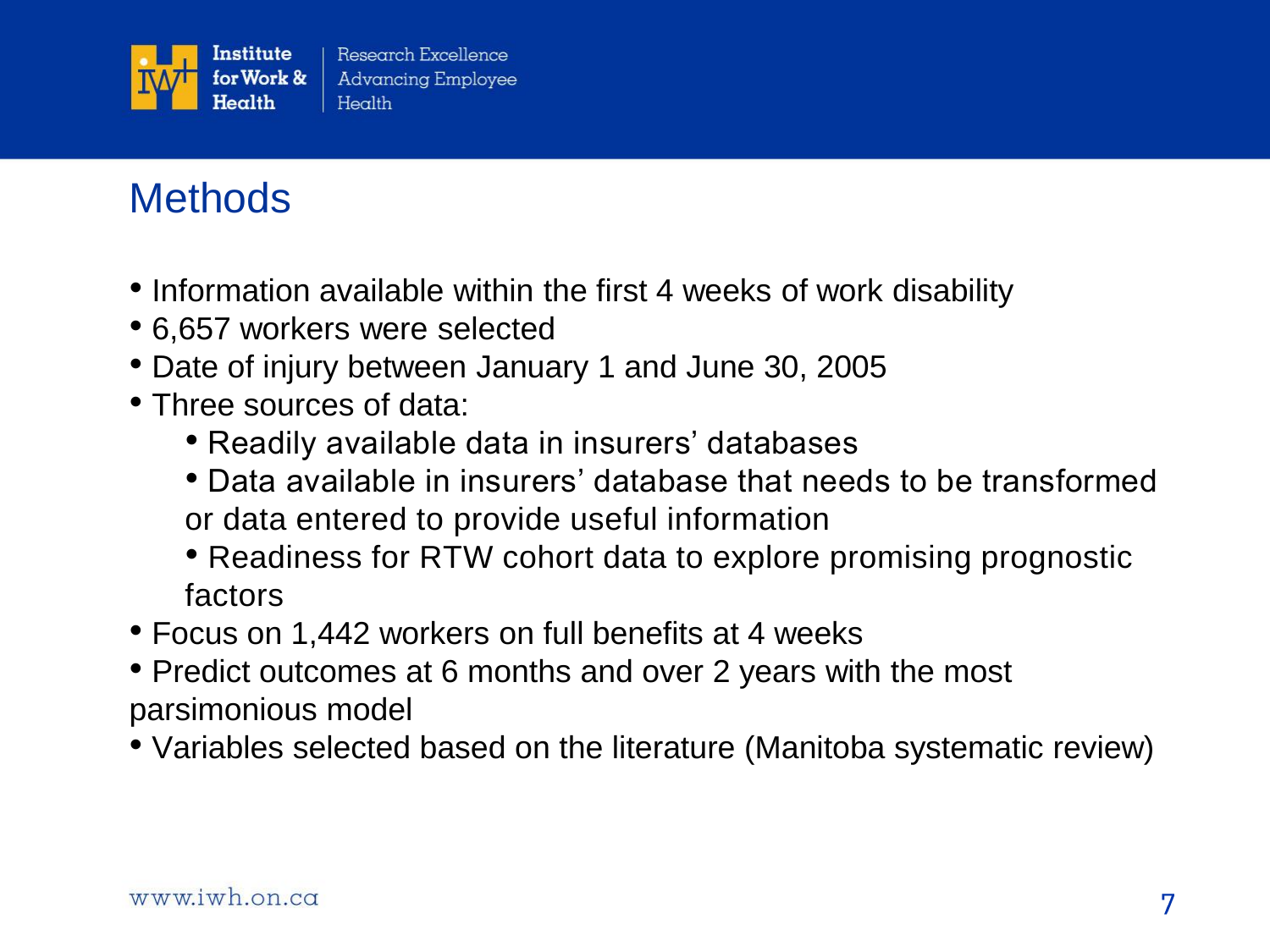

# **Methods**

• Cox regression for time on benefits in first episode for those still on full benefits at 4 weeks and time until recurrence for those that return to work after 4 weeks.

- Moving those factors forward that have a p<0.20 in univariate analysis
- Using a backward selection method to select factors
- Internal validation of model by means of bootstrapping (200 bootstrap samples) and retaining those factors that are in 50% of the final models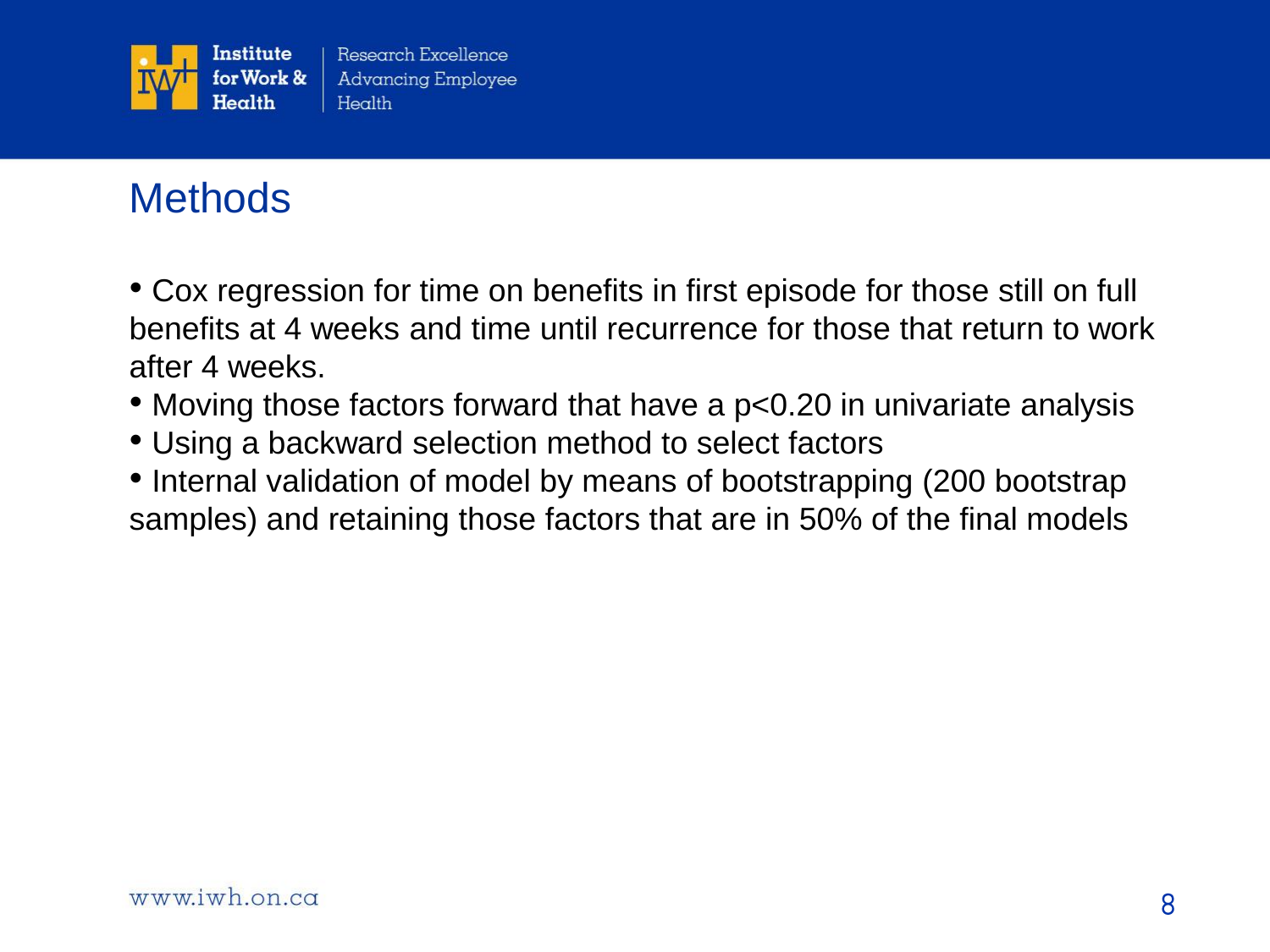

## Methods: model fit: how well can we predict?

- •Model fit using c-statistic, or the Area Under The Curve between risk score  $(x\beta)$  and outcomes at 6 months (and 2 years)
- •A guide for classifying the accuracy of the model:

$$
.90-1 = excellent
$$

$$
.80-.90 = good
$$

 $.70 - .80 = 10$ 

$$
.60-.70=poor
$$

 $.50 - .60 = \text{fail}$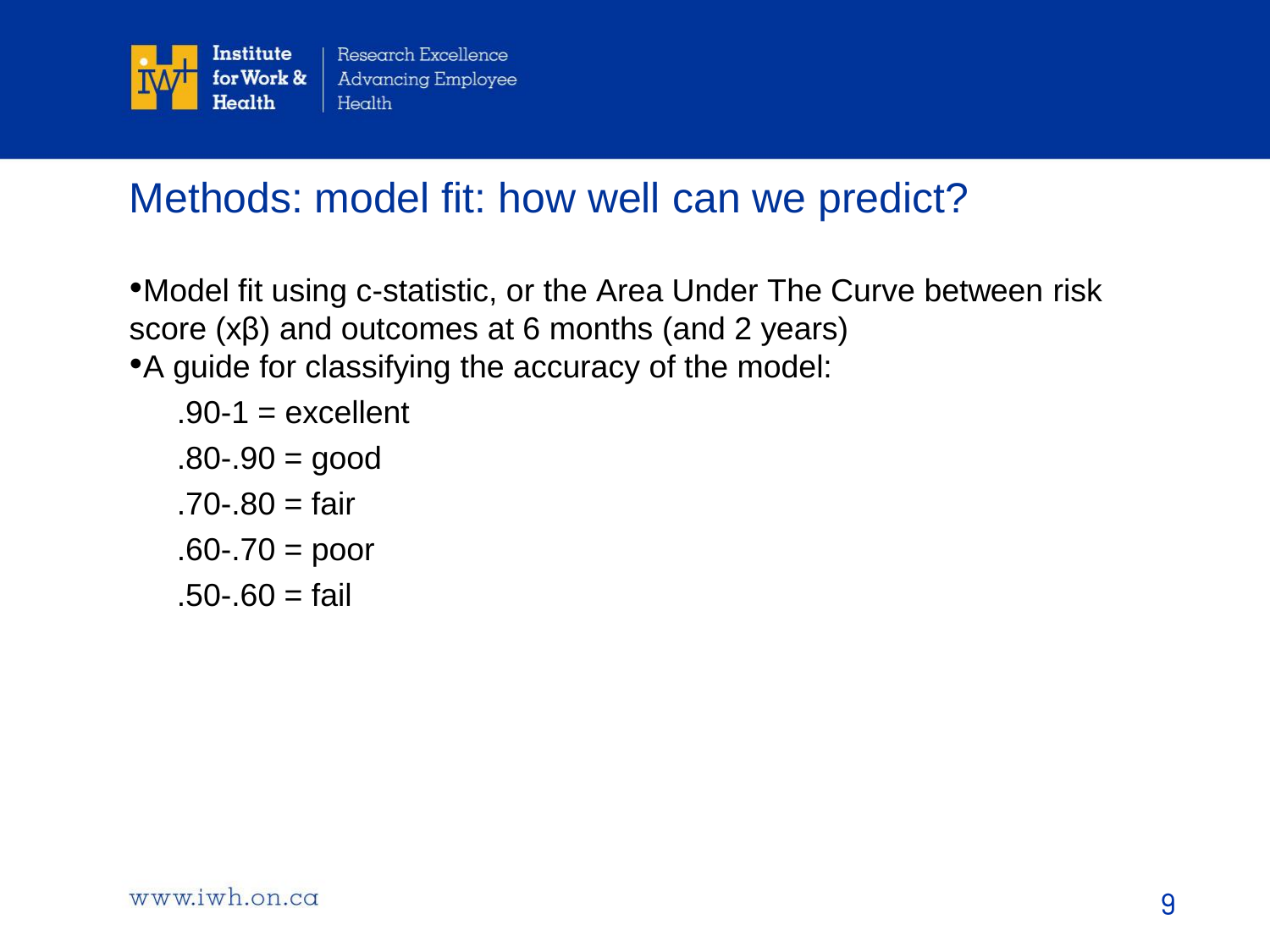

## Results: descriptives time on benefits

50% of our sample was on full benefits for 57 days (range=53.6, 60.4) 31.8 % at 3 months

- 15.2 % at six months
- 8.7 % at 12 months.
- 6.6 % at 24 months (95 workers)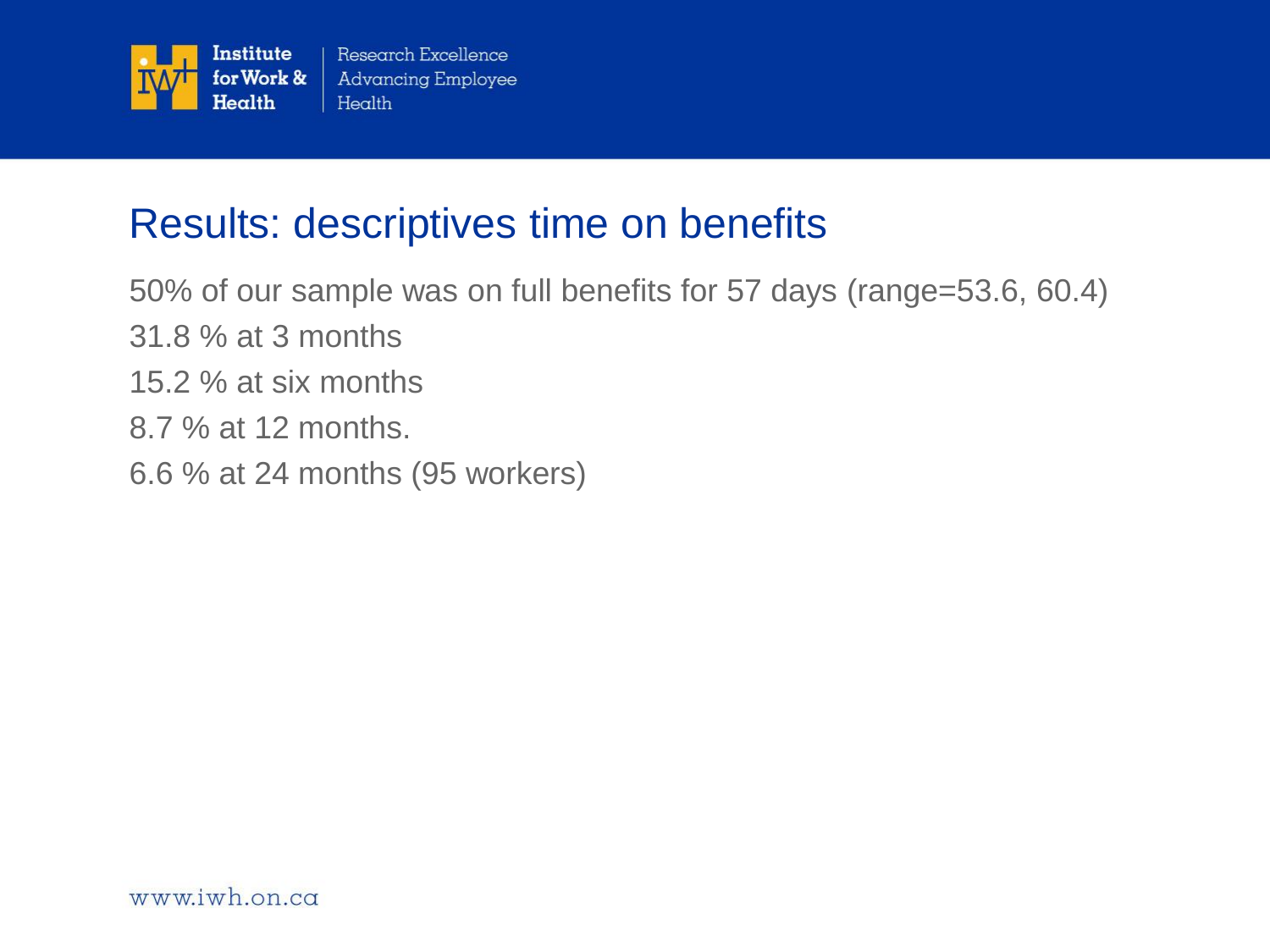

## Results: descriptives time until recurrence

1,347 at risk for a recurrence during follow-up 11.9 % had experienced a recurrence after 30 days 19.1 % after three months 21.7% after six months 23.7% after 12 months. 24.6% after two years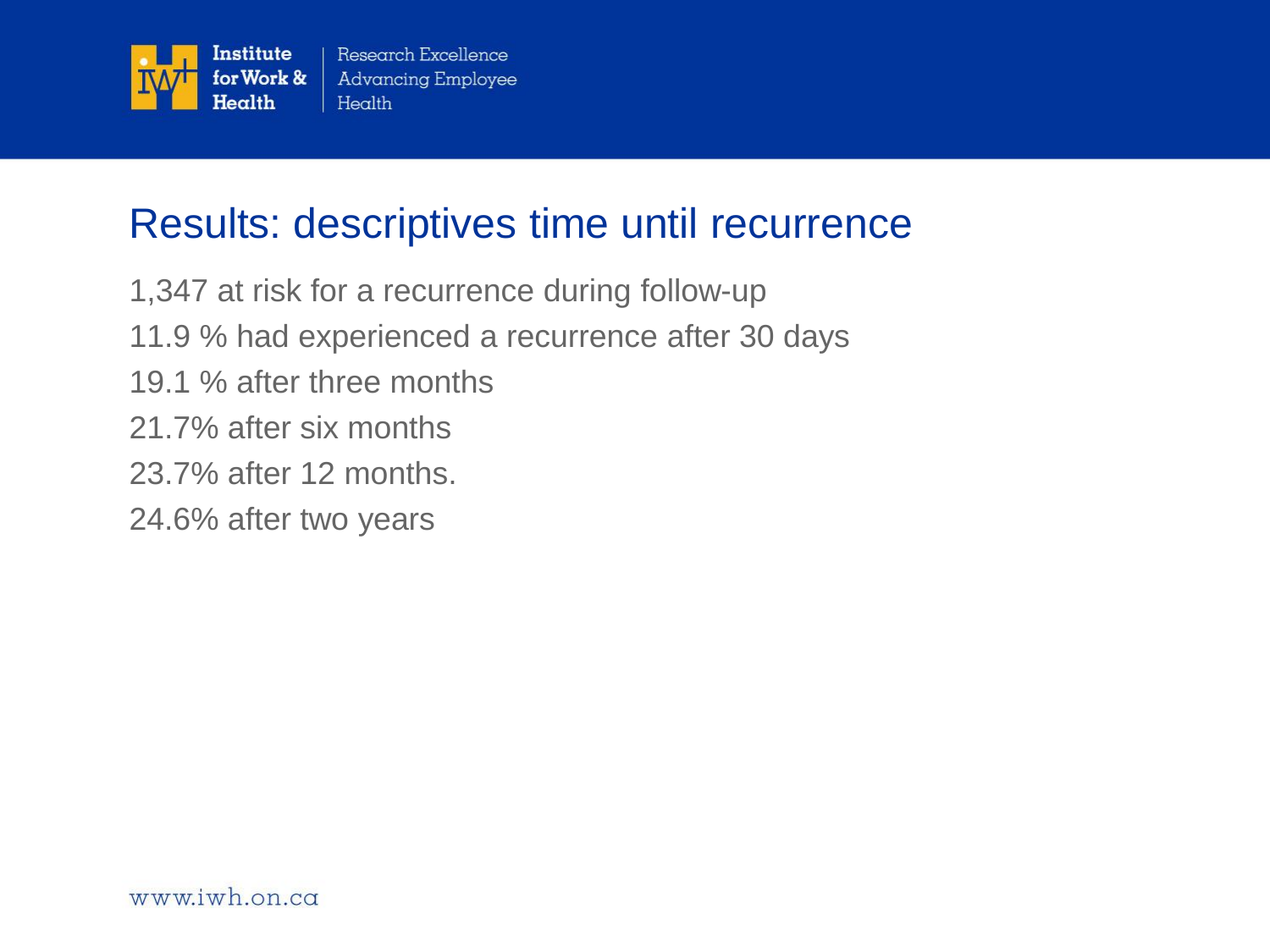

Research Excellence **Advancing Employee** Health

## Variables considered

| <b>Strong</b>   | Age                                    |
|-----------------|----------------------------------------|
| evidence        | Gender                                 |
|                 | Job tenure                             |
|                 | Previous lost time claim               |
| <b>Moderate</b> | Previous non lost time claim           |
| evidence        | Gross earnings mean (sd)               |
| for NO          | Language                               |
| effect          | Doubt work relatedness                 |
|                 | Union member                           |
| <b>Moderate</b> | Early RTW program                      |
|                 | <b>Recovery expected</b>               |
| evidence        | <b>Limitations for RTW from Form 8</b> |
| for effect      | <b>Medication Prescribed</b>           |
|                 | RTW discussed by health care provider  |
|                 | Advances paid by employer              |
|                 | <b>Physical demands</b>                |
|                 | Opioid prescription                    |
|                 | Healthcare:                            |
|                 | MD                                     |
|                 | PT                                     |
|                 | Chiro                                  |
|                 | <b>POC</b>                             |
|                 | <b>Functional Abilities Forms</b>      |
|                 |                                        |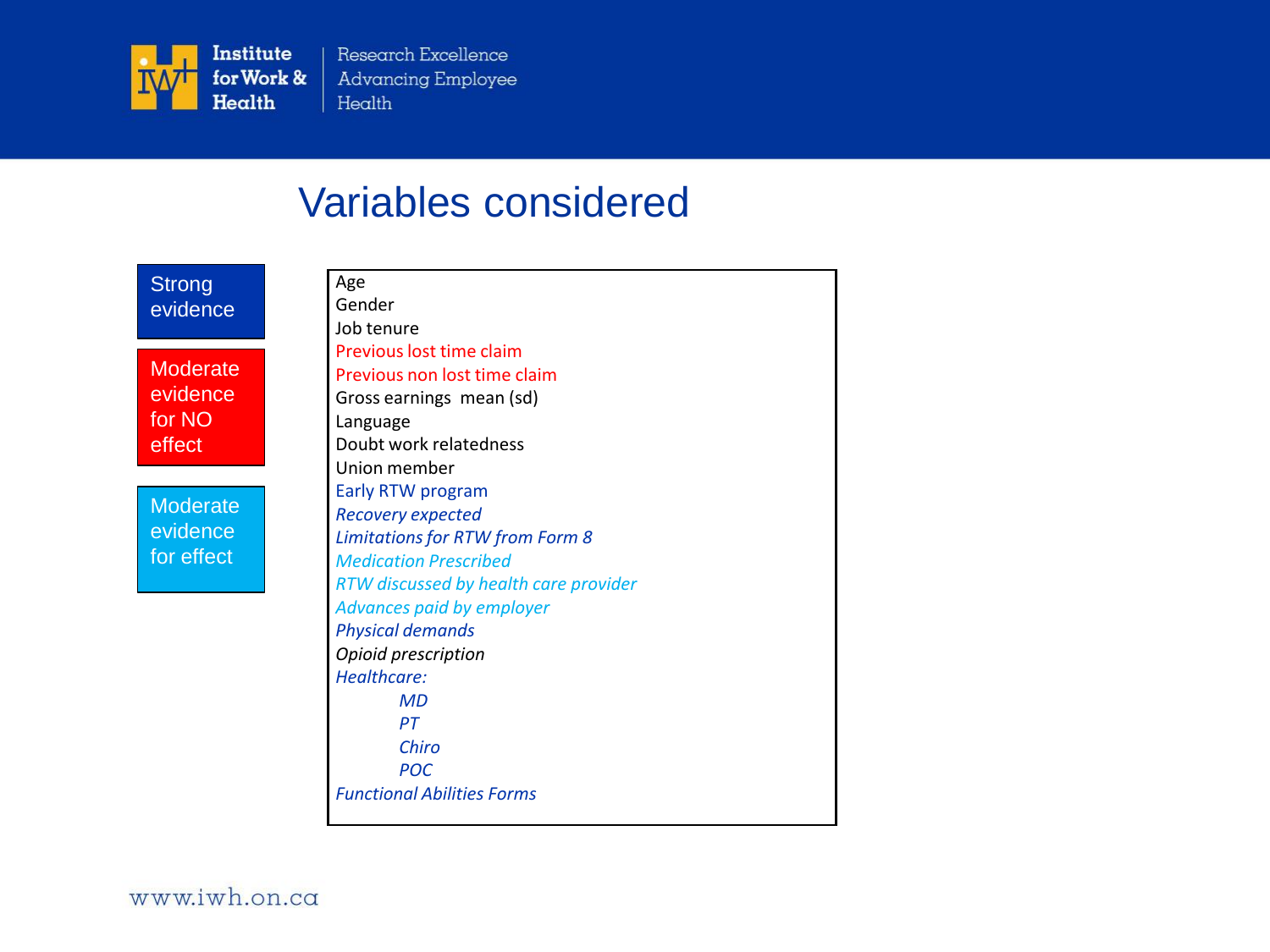

Research Excellence Advancing Employee  $Health$ 

|                 | Variables considered:                      | Variables in final model (n=1442)       | $>1$ = faster end of benefits |
|-----------------|--------------------------------------------|-----------------------------------------|-------------------------------|
|                 | Age                                        | Age in categories                       |                               |
|                 | Gender                                     | $15 - 25$ (n=96)                        | 1.265 [1.000, 1.602]          |
| <b>Strong</b>   | Job tenure                                 | 25-<35 (n=291)                          | 1                             |
| evidence        | Previous lost time claim                   | 35-<45 (n=486)                          | .904 [.777, 1.051]            |
|                 | Previous non lost time claim               | $45 - 55$ (n=411)                       | .843 [.721, .985]             |
|                 | Gross earnings mean (sd)                   | 55-65 (n=152)                           | .645 [.523, .795]             |
| <b>Moderate</b> | <b>Language</b>                            | Men (n=877) vs Women (n=538)            | 1 vs .969 [.865, 1.086]       |
| evidence        | Doubt work relatedness                     | Union member, no (n=651)                | $\mathbf{1}$                  |
|                 | Union member                               | yes (n=599)                             | 1.139 [1.006, 1.290]          |
| for NO          | Early RTW program                          | Missing $(n=165)$                       | 1.339 [1.122, 1.598]          |
| effect          | <del>Recovery expected</del>               | Doubt work relatedness, No (n=1041) ref | $\mathbf{1}$                  |
|                 | <del>Limitations for RTW from Form</del>   | Yes (n=194)                             | .919 [.782, 1.081]            |
|                 | 용                                          | Missing value (n=180)                   | 1.177 [.996, 1.390]           |
| Moderate        | <i><u><b>Medication Prescriber</b></u></i> | Early RTW program, Yes (n=1074)         | $\mathbf{1}$                  |
| evidence        | RTW discussed by health                    | No (n=275)                              | .589 [.506, .687]             |
| for effect      |                                            | Missing $(n=106)$                       | .699 [.560, .871]             |
|                 | .<br><del>Advances paid by emplo</del>     | Physical demands: Non-manual (n=139)    | 1                             |
|                 | <b>Physical demands</b>                    | Mixed manual (n=465)                    | 1.050 [.862, 1.279]           |
|                 | Opioid prescription                        | <b>Manual (n=798)</b>                   | .835 [.690, .1.012]           |
|                 | <b>Healthcare</b>                          | Missing $(n=40)$                        | .946 [.650, 1.021]            |
|                 | A                                          | No opioid prescription vs Any opioid    | 1                             |
|                 | ₽∓                                         | prescription (n=136)                    | .705 [.580, .856]             |
|                 | Chire                                      | 0 FAF forms (ref)(n=736)                | $\mathbf{1}$                  |
|                 | <b>POG</b>                                 | $1$ FAF (n=421)                         | 1.119 [.986, 1.270]           |
|                 | <b>Functional Abilities Forms</b>          | $2$ FAF (n=178)                         | 1.211 [1.021, 1.436]          |
|                 |                                            | $3$ FAF (n=56)                          | 1.425 [1.074, 1.889]          |
|                 |                                            | 4 or more FAF (n=24)                    | 2.320 [1.530, 3.519]          |
|                 |                                            | Program of care, no (n=1145)            | 1                             |
|                 |                                            | Yes (n=270)                             | 1.152 [1.001, 1.326]          |
|                 | $-1$ $-1$                                  |                                         |                               |

ww<del>w.iwh.on.ca</del>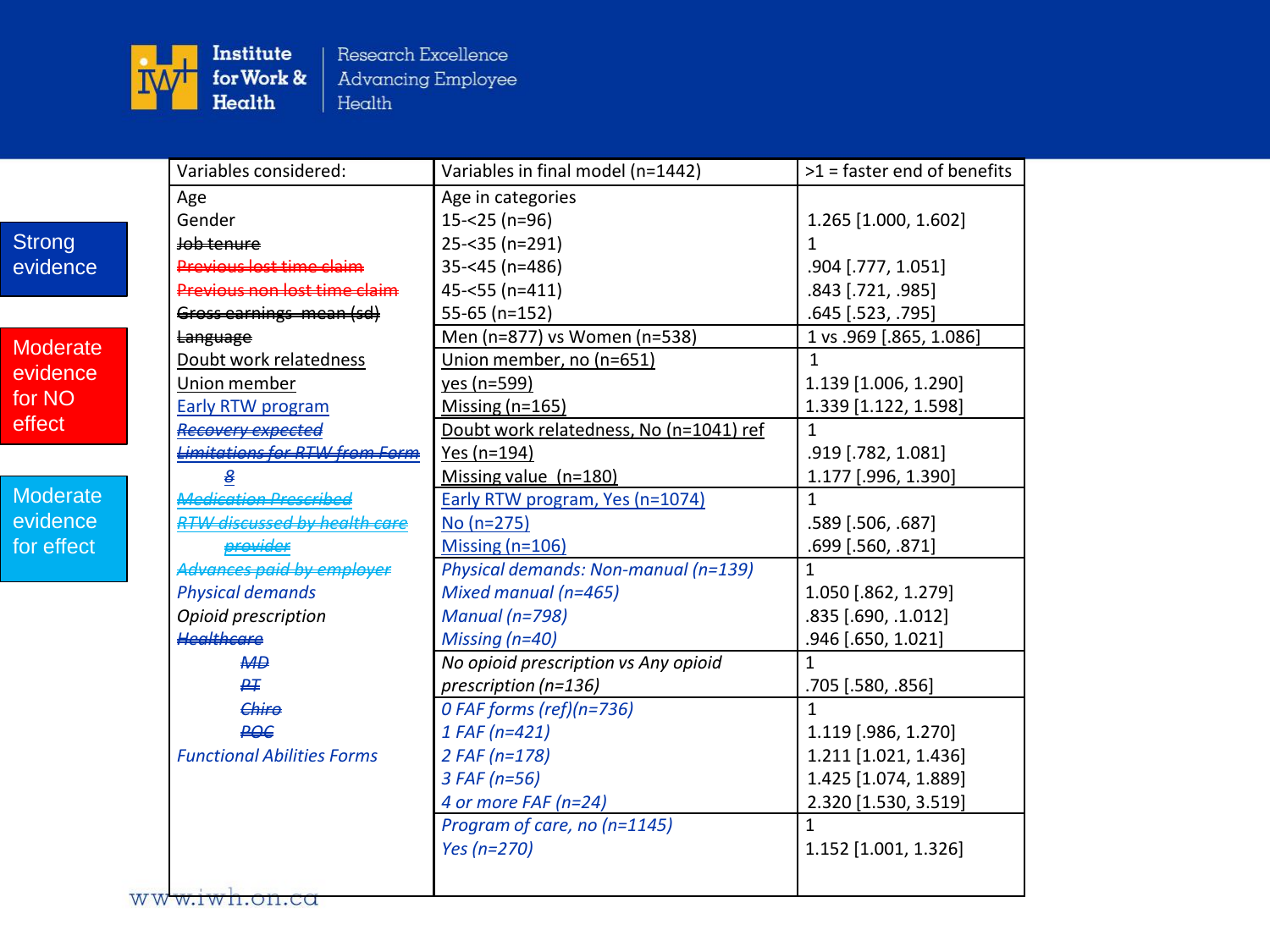

## First step: predictive validity of the model based on info available in the claim file (with a little work)



Diagonal segments are produced by ties.

- Score on rule (xβ) vs benefits status @ 6 months

- Area Under the Curve = .670, 95% CI =[.630, .709] ("poor")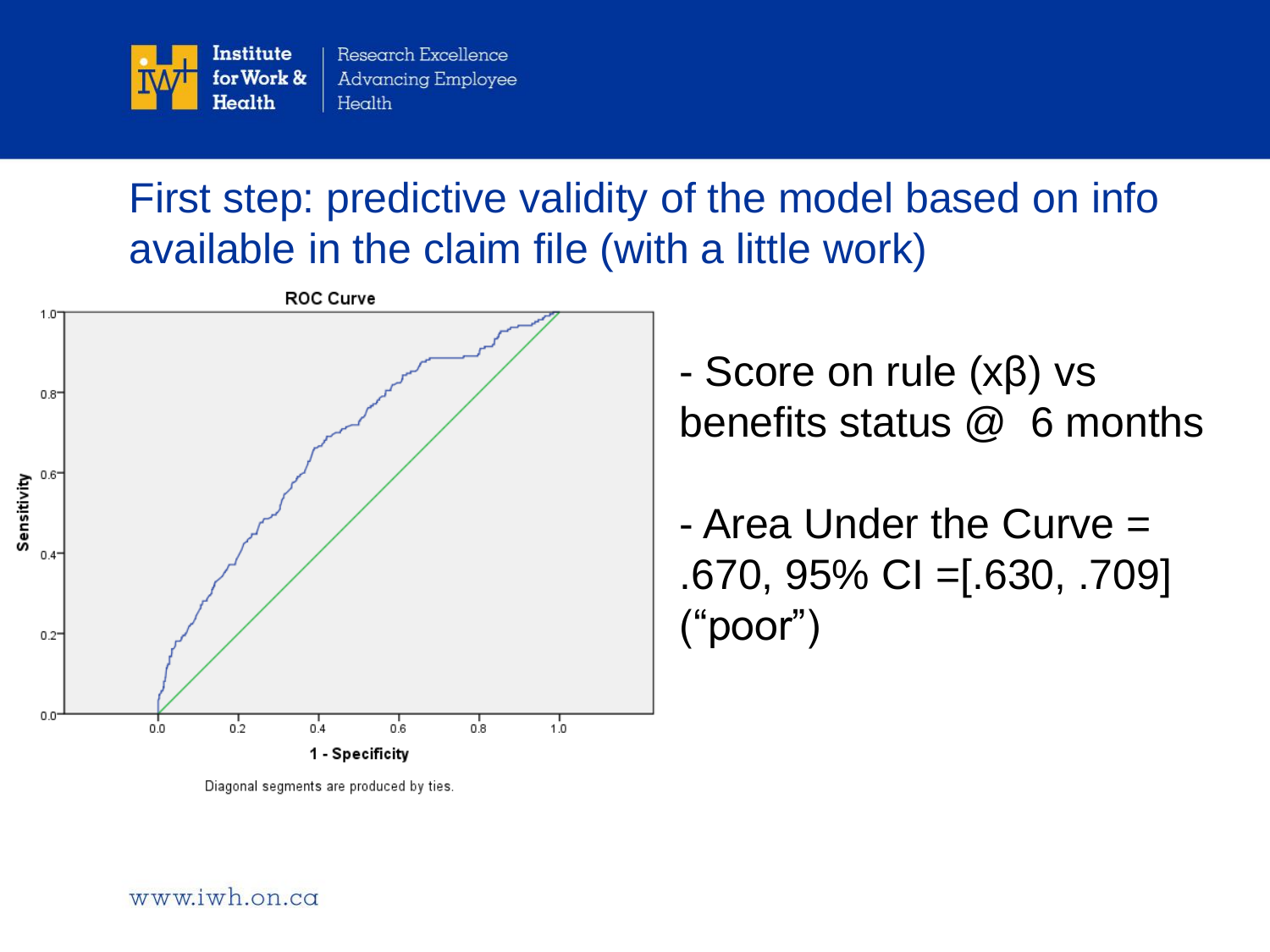

## Second step: predictive validity of the model with data entered from Forms



Diagonal segments are produced by ties.

- Score on rule (xβ) vs benefits status @ 6 months

- An Area Under the Curve= .712 [.674, .749] ("fair")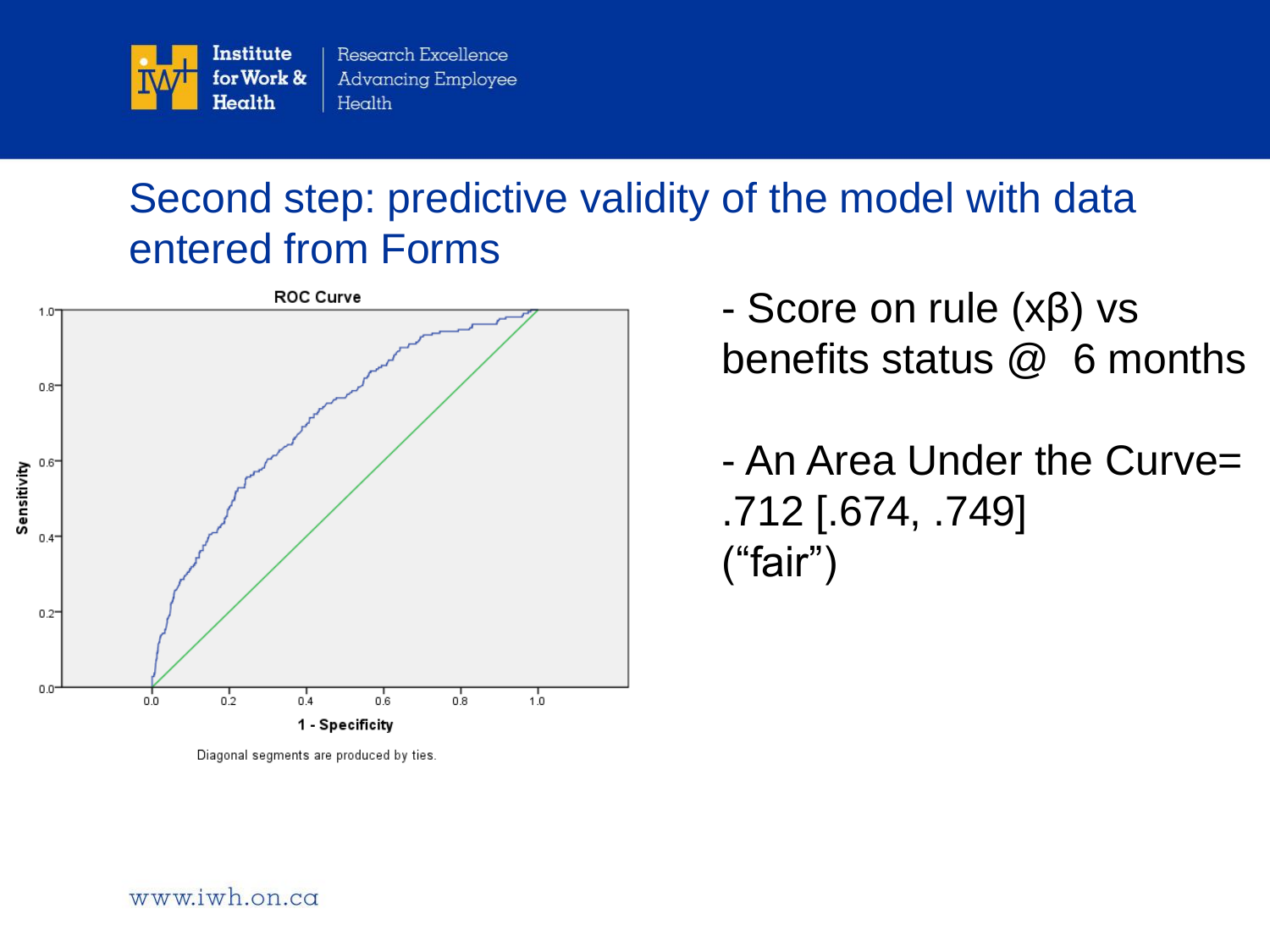

### **Intermezzo: Communicating risk?**



www.iwh.on.ca

Survival Function for patterns 1 - 10



• Splitting into 10 groups based on score on prediction rule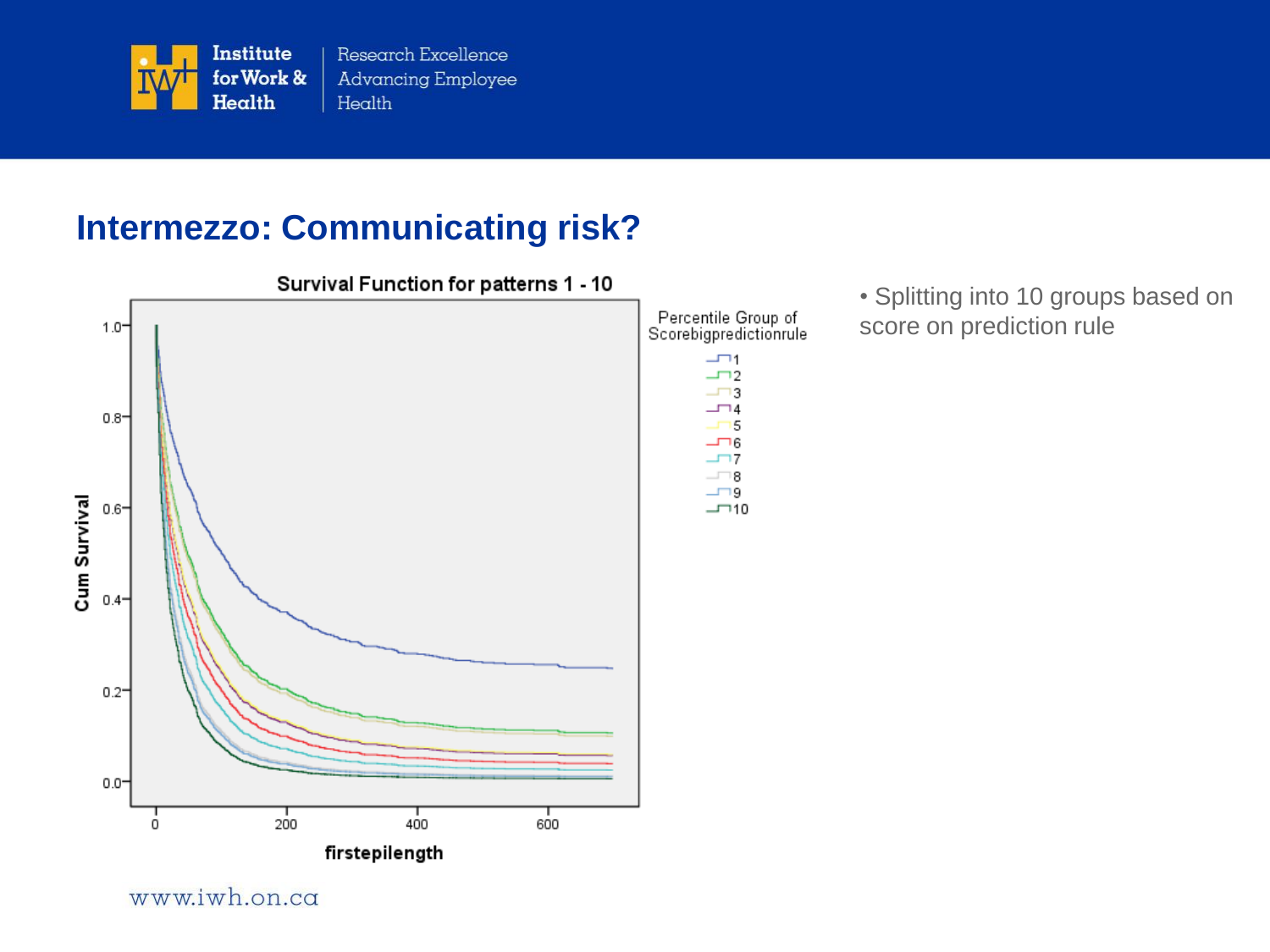

## What does that mean? I

| From bad to good | $HRR>1=$ faster<br>end of benefits | 95% CI for HRR |      |
|------------------|------------------------------------|----------------|------|
|                  |                                    |                |      |
| $0 - 10%$        | 1.00                               |                |      |
| 10-20%           | 1.61                               | 1.24           | 2.08 |
| 20-30%           | 1.66                               | 1.29           | 2.14 |
| 30-40%           | 2.06                               | 1.60           | 2.66 |
| 40-50%           | 2.03                               | 1.57           | 2.62 |
| 50-60%           | 2.33                               | 1.81           | 3.00 |
| 60-70%           | 2.66                               | 2.06           | 3.42 |
| 70-80%           | 3.19                               | 2.48           | 4.12 |
| 80-90%           | 3.30                               | 2.56           | 4.25 |
| 90-100%          | 3.71                               | 2.87           | 4.78 |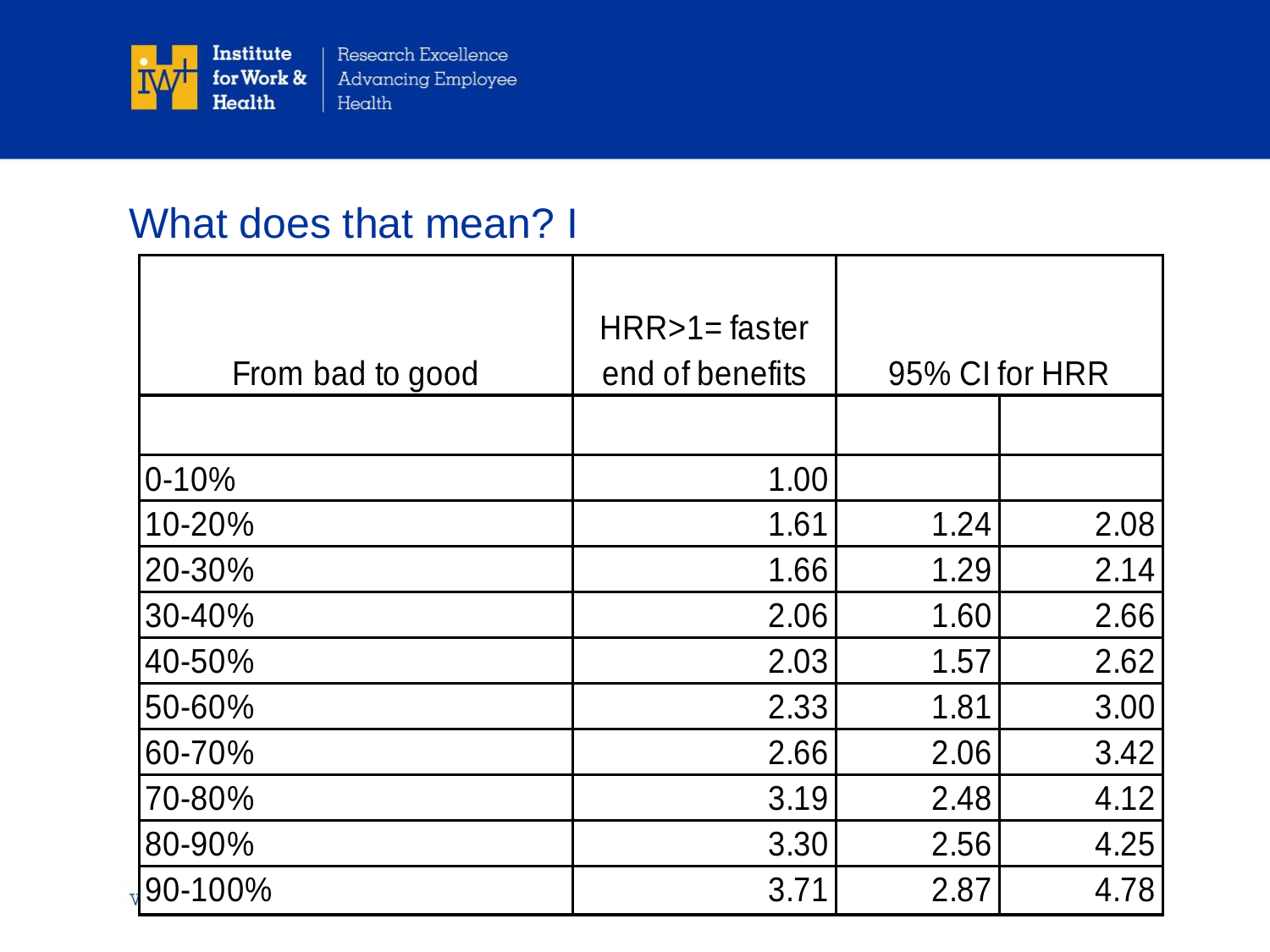

## What does that mean? II

From risk score to RTW status at 6 months and 2 years

| From bad to good | Benefits @ 6 months |            | Benefits @ 2 years |            |
|------------------|---------------------|------------|--------------------|------------|
|                  | <b>ON</b>           | <b>OFF</b> | <b>ON</b>          | <b>OFF</b> |
| $0 - 10%$        | 41%                 | 59%        | 25%                | 75%        |
| 10-20%           | 22%                 | 78%        | 13%                | 87%        |
| 20-30%           | 21%                 | 79%        | 9%                 | 91%        |
| 30-40%           | 12%                 | 88%        | 5%                 | 95%        |
| 40-50%           | 18%                 | 82%        | 6%                 | 94%        |
| 50-60%           | 13%                 | 87%        | 3%                 | 97%        |
| 60-70%           | 10%                 | 90%        | 3%                 | 97%        |
| 70-80%           | 6%                  | 94%        | 1%                 | 99%        |
| 80-90%           | 4%                  | 96%        | 1%                 | 99%        |
| 90-100%          | 4%                  | 96%        | 1%                 | 99%        |
| Total            | 15%                 | 85%        | 7%                 | 93%        |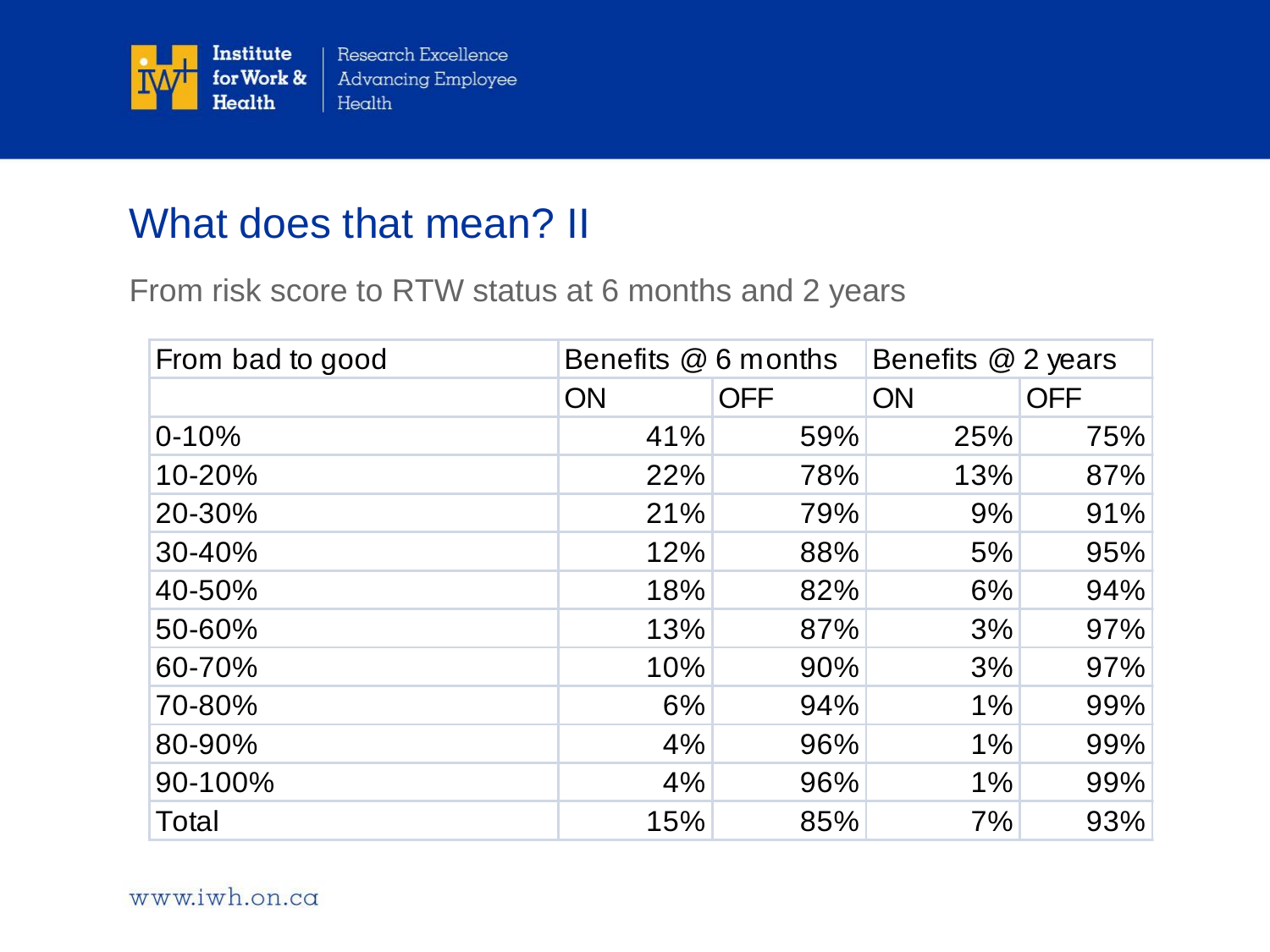

## Early intervention?

| From bad to good POC 1st 4 weeks? |     | FAF 1st 4 weeks? |     | RTW program in workplace |           |     |                |
|-----------------------------------|-----|------------------|-----|--------------------------|-----------|-----|----------------|
|                                   | no  | yes              | no  | yes                      | <b>No</b> | Yes | <b>Missing</b> |
| $0 - 10%$                         | 89% | 11%              | 87% | 13%                      | 76%       | 9%  | 15%            |
| 10-20%                            | 82% | 18%              | 70% | 30%                      | 48%       | 33% | 19%            |
| 20-30%                            | 88% | 12%              | 61% | 39%                      | 36%       | 46% | 18%            |
| 30-40%                            | 90% | 10%              | 68% | 32%                      | 13%       | 81% | 6%             |
| 40-50%                            | 79% | 21%              | 59% | 41%                      | 11%       | 76% | 12%            |
| 50-60%                            | 88% | 12%              | 53% | 47%                      | 4%        | 93% | 3%             |
| 60-70%                            | 83% | 17%              | 45% | 55%                      | 2%        | 95% | 3%             |
| 70-80%                            | 76% | 24%              | 43% | 57%                      | 2%        | 91% | 7%             |
| 80-90%                            | 72% | 28%              | 23% | 77%                      | $1\%$     | 99% | 1%             |
| 90-100%                           | 65% | 35%              | 14% | 86%                      | $0\%$     | 99% | $1\%$          |
| Total                             | 81% | 19%              | 52% | 48%                      | 19%       | 72% | 8%             |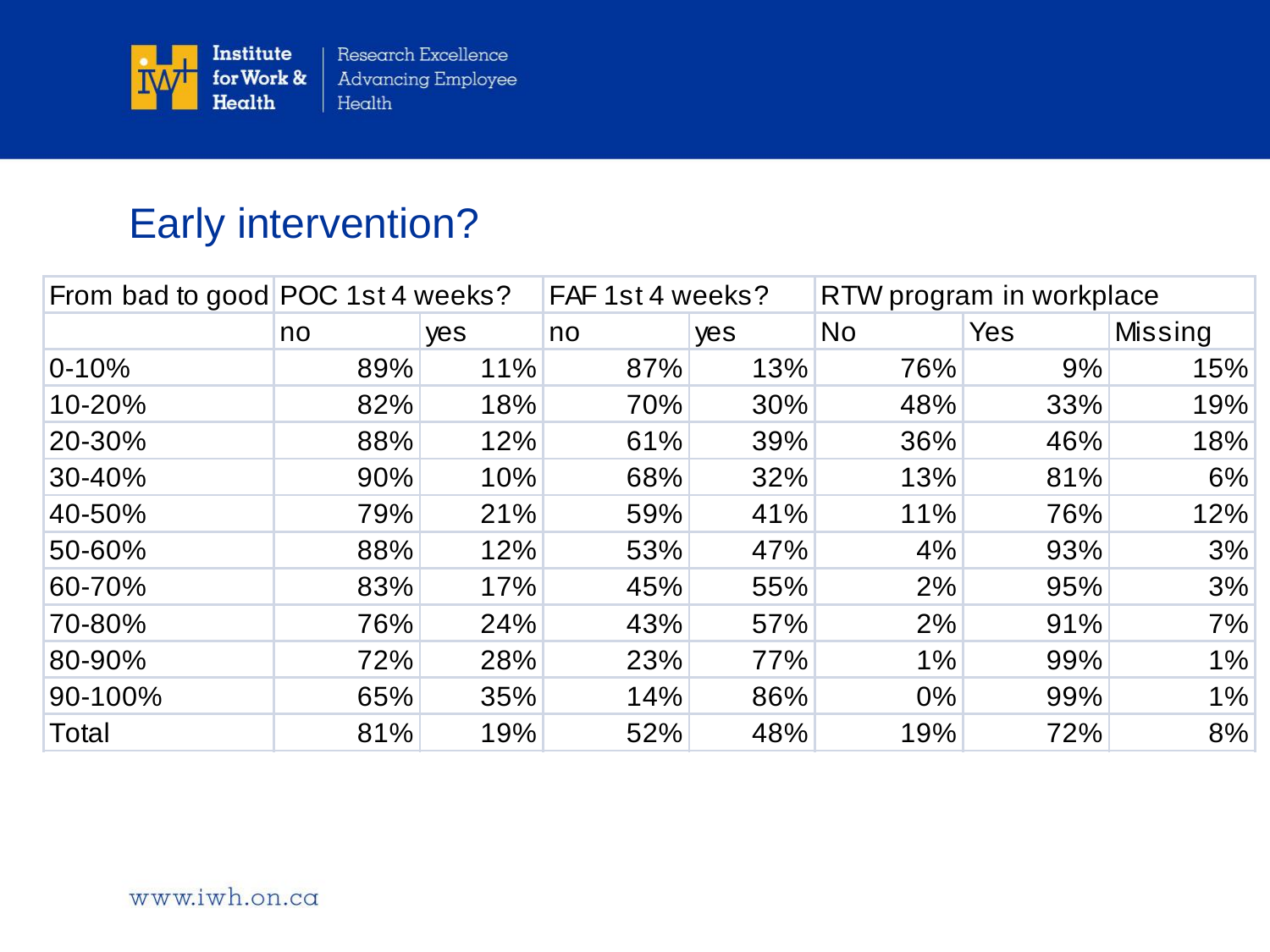

## Third step: Predictive validity of the prediction rule adding information from the R-RTW study (n=113)



Diagonal segments are produced by ties.

- We first determined the Area Under The Curve using the scores on the prediction rule as derived in the bigger sample to prevent over fitting of the model.

- AUC= .713 (.712 in full sample)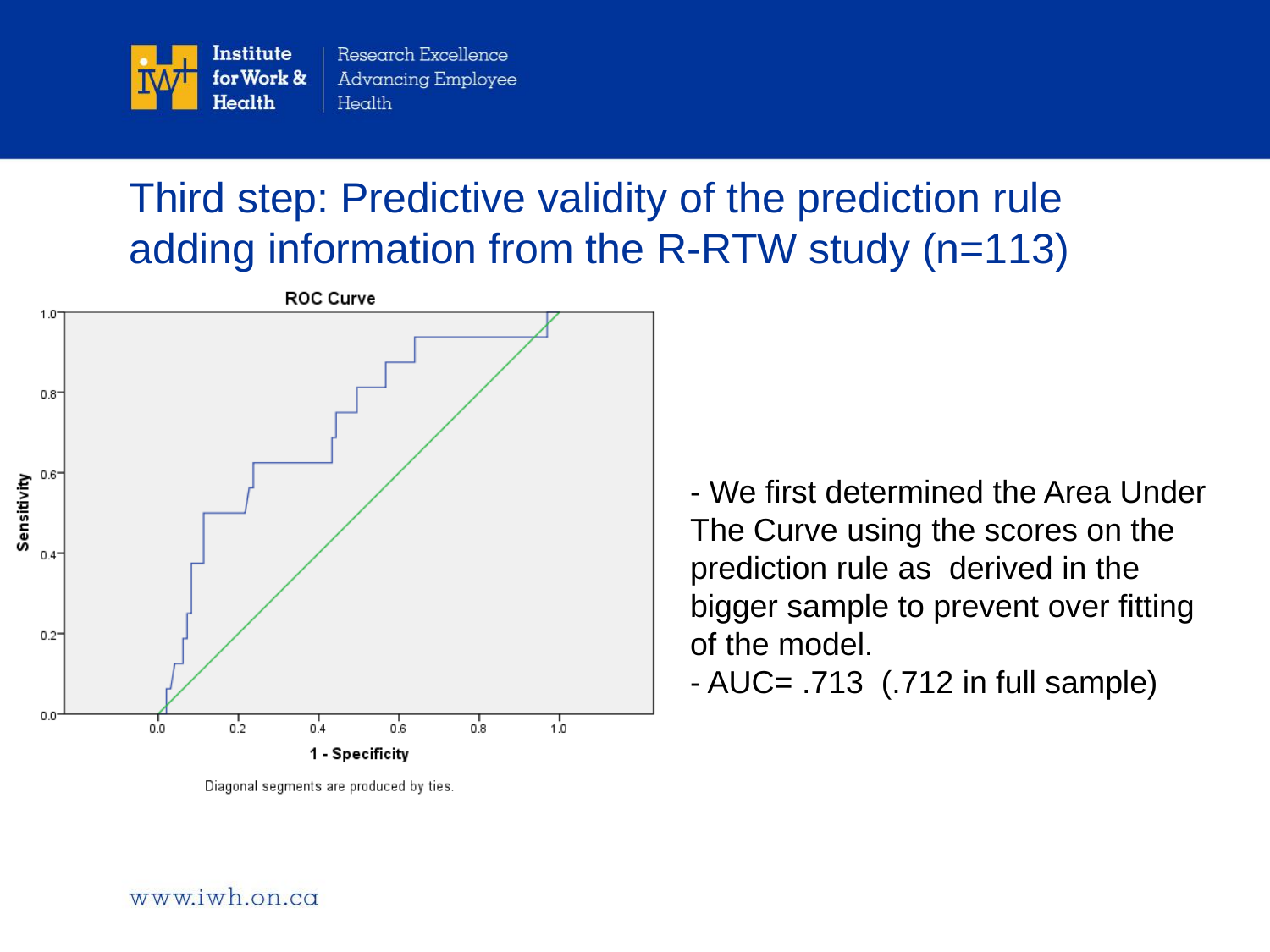

## Predictive validity: adding functional disability, pain and depression

| <b>∖ Variable</b> \             |                        |
|---------------------------------|------------------------|
| Prediction rule score/decile    | 1.118 [1.045, 1.196]   |
| Pain score (10 point VAS scale) | $0.846$ [0.785, 0.912] |



Factors were added to the Cox regression model containing the risk score. Pain score and risk score remained in the final model AUC @ 6 months= .880, 95% CI= [.737, 1.000]

> $.90-1$  = excellent  $.80 - .90 = good$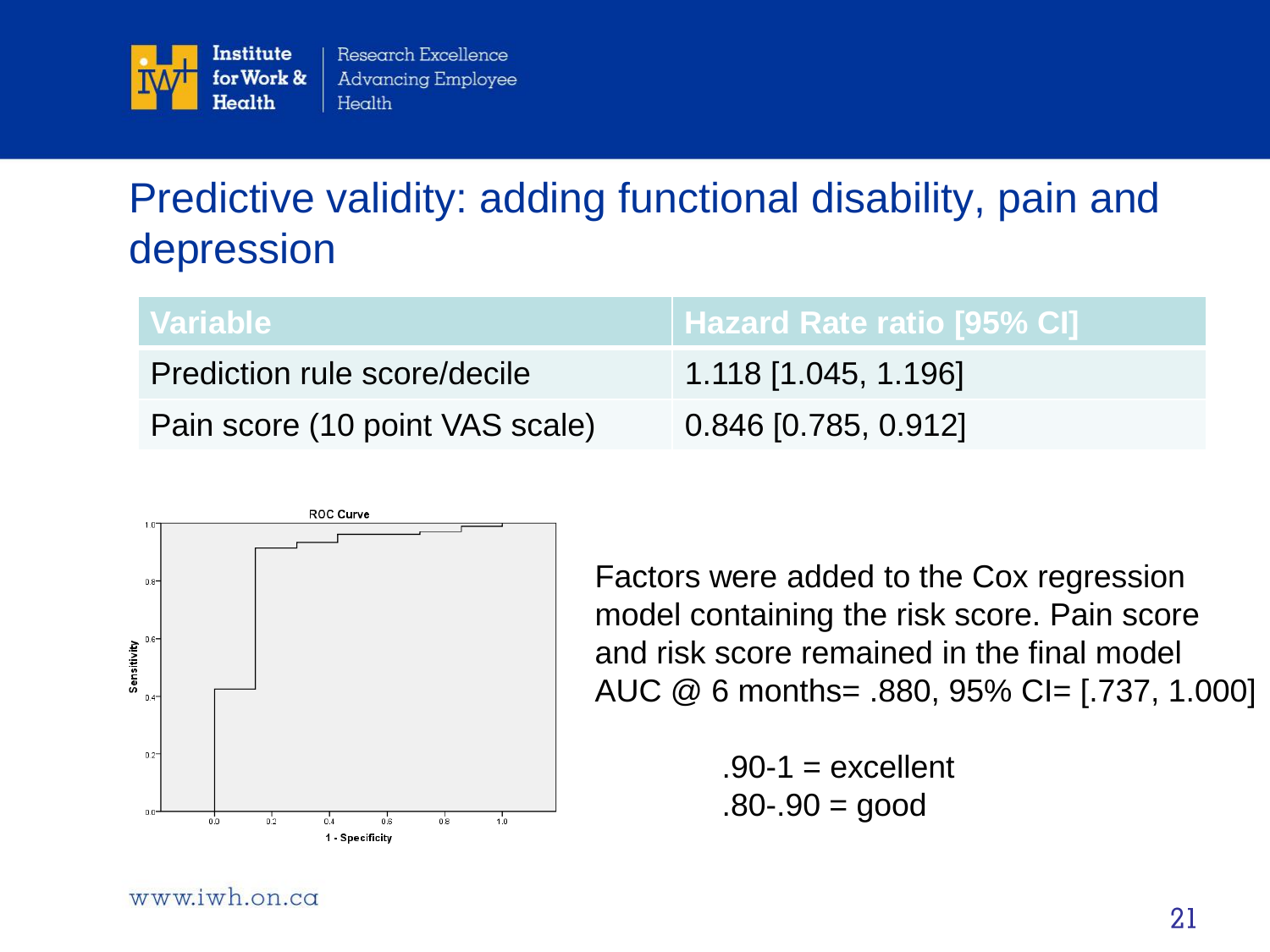

## Results: Recurrences I

25 factors considered, 17 had an association of p<0.20 and were entered in a bootstrapping analysis, first three 'forced into the model

| First block risk factors        | <b>Bootstra</b> | mHRR                      |
|---------------------------------|-----------------|---------------------------|
|                                 |                 | $> 1$ = faster recurrence |
| First episode length beyond 4   | 1.000           | $1.001$ [1.000, 1.002]    |
|                                 |                 |                           |
| Age in categories               | 1.000           |                           |
| $15 - 25$ (n=96)                |                 | 0.697 [0.408, 1.189]      |
| $25 - 35$ (n=275)               |                 |                           |
| $35 - 45$ (n=461)               |                 | 0.972 [0.719, 1.314]      |
| $45 - 55$ (n=382)               |                 | 0.982 [0.718, 1.342]      |
| $55 - 65$ (n=133)               |                 | $0.864$ [0.565, 1.322]    |
| Men $(n=821)$                   | 1.000           | 1                         |
| Women $(n=526)$                 |                 | 1.360 [1.089, 1.700]      |
| <b>Physical demands</b>         | 0.725           |                           |
| Non-manual $(n=132)$            |                 | $\mathbf 1$               |
| Mixed $(n=448)$                 |                 | 1.118 [0.727, 1.720]      |
| Manual $(n=730)$                |                 | 1.547 [1.023, 2.340]      |
| Missing $(n=37)$                |                 | 1.430 [0.664, 3.076]      |
| <b>Opioid prescription</b>      | 0.675           |                           |
| No (1231)                       |                 | $\mathbf 1$               |
| Yes $(116)$                     |                 | 1.520 [1.086, 2.126]      |
| <b>Functional ability forms</b> | 0.630           |                           |
| $0(n=687)$                      |                 | $\mathbf 1$               |
| $1(n=404)$                      |                 | 1.312 [1.024, 1.682]      |
| $2(n=176)$                      |                 | 1.575 [1.152, 2.152]      |
| $3(n=56)$                       |                 | 1.260 [0.738, 2.151]      |
| $4+ (n=24)$                     |                 | 1.454 [0.709, 2.985]      |
|                                 | weeks           | p prop                    |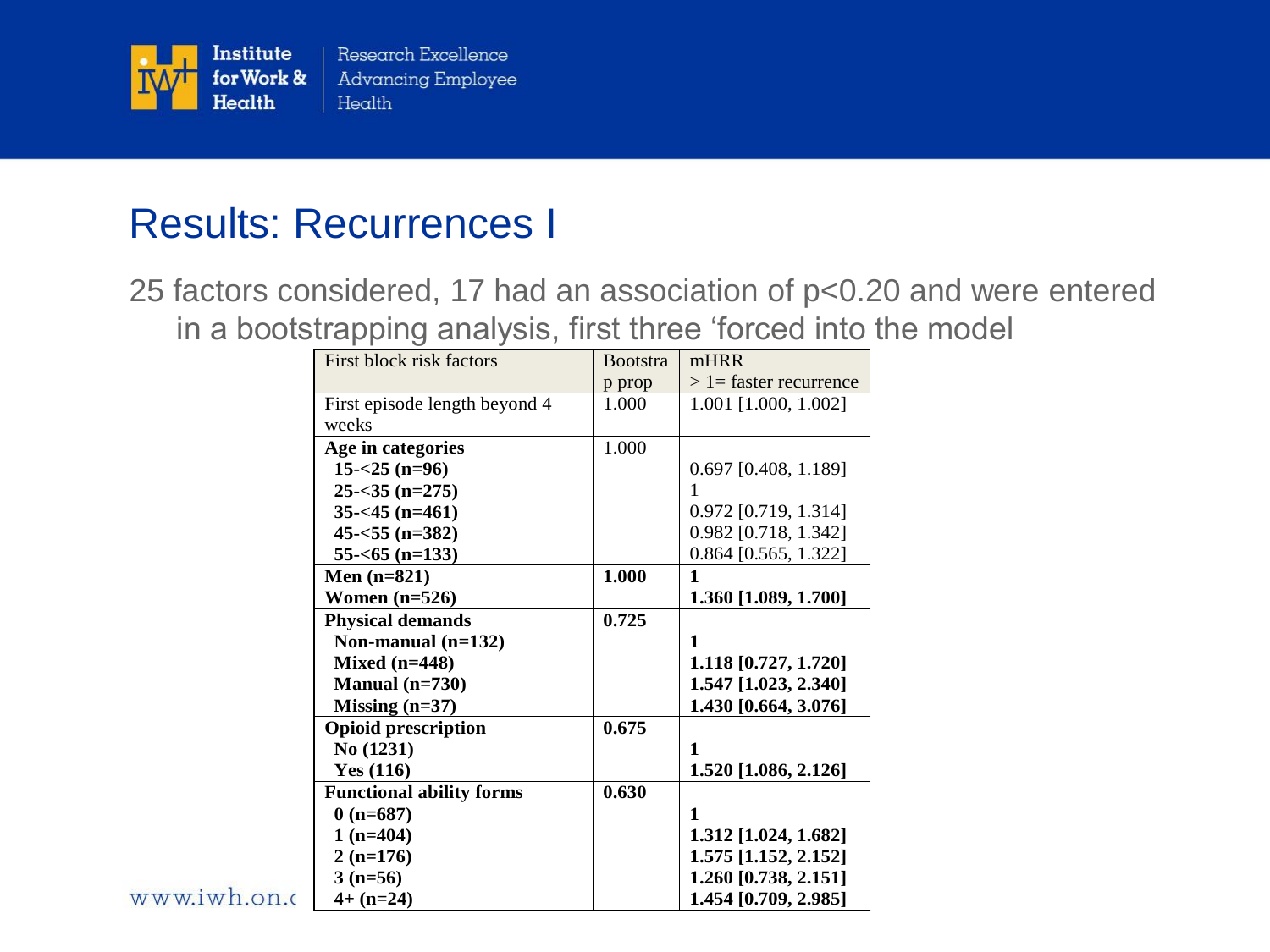

## Results: Recurrences II

Area under the curve of the prediction rule for time until recurrences

- $= 0.595$  (95% CI=0.545, 0.642) at 1 month
- $= 0.613$  (95% CI= 0.573, 0.652) at three months
- $= 0.607$  (95 % CI $= 0.570$ , 0.645) at six months after end of first episode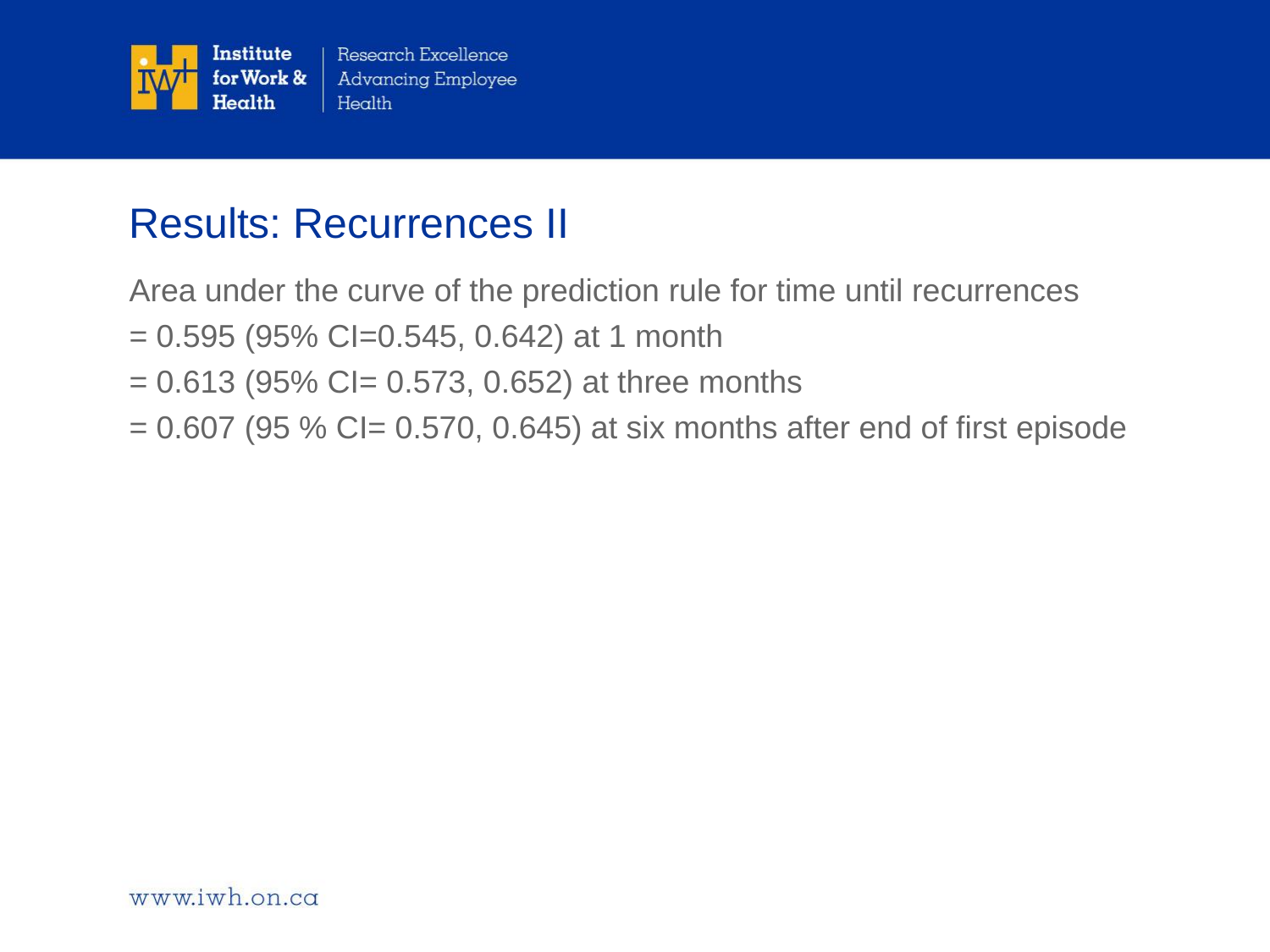

## How do we compare?



- •Orebro scale
- $AUC = 0.81$
- $AUC = 0.69$  (in New
- Brunswick) •The Orebro and STaRt Back tool seem to perform similar in the UK
- Heymans et al, 2009:  $AUC = 0.63$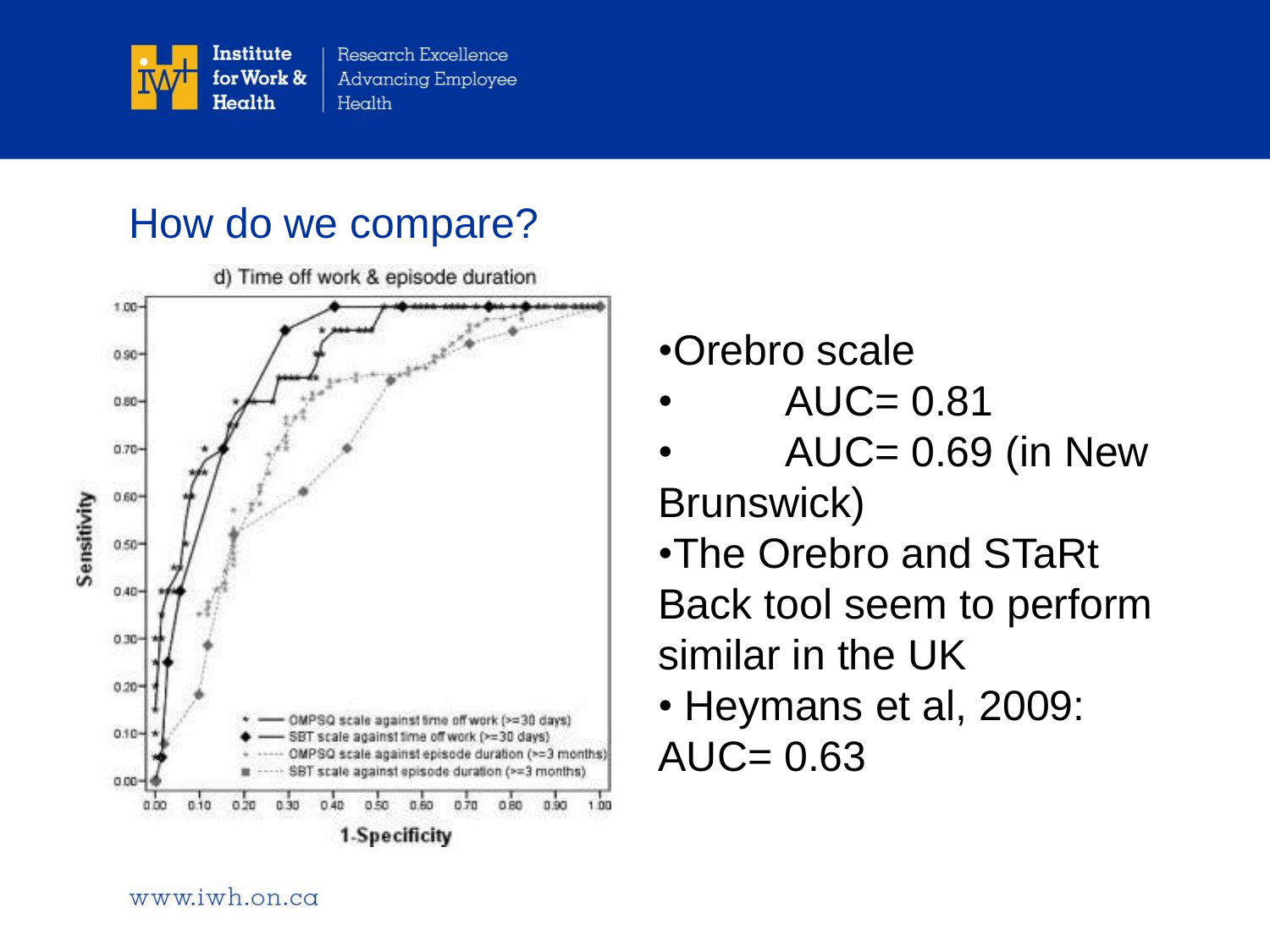

## Next steps

- 1. Derivation: the identification of factors with predictive power
- 2. Validation: establishing the strength of the evidence and the reproducibility of the accuracy
- 3. Impact analysis: examines whether there is evidence that the rule changes the behavior of the user and improves outcomes and/or reduces costs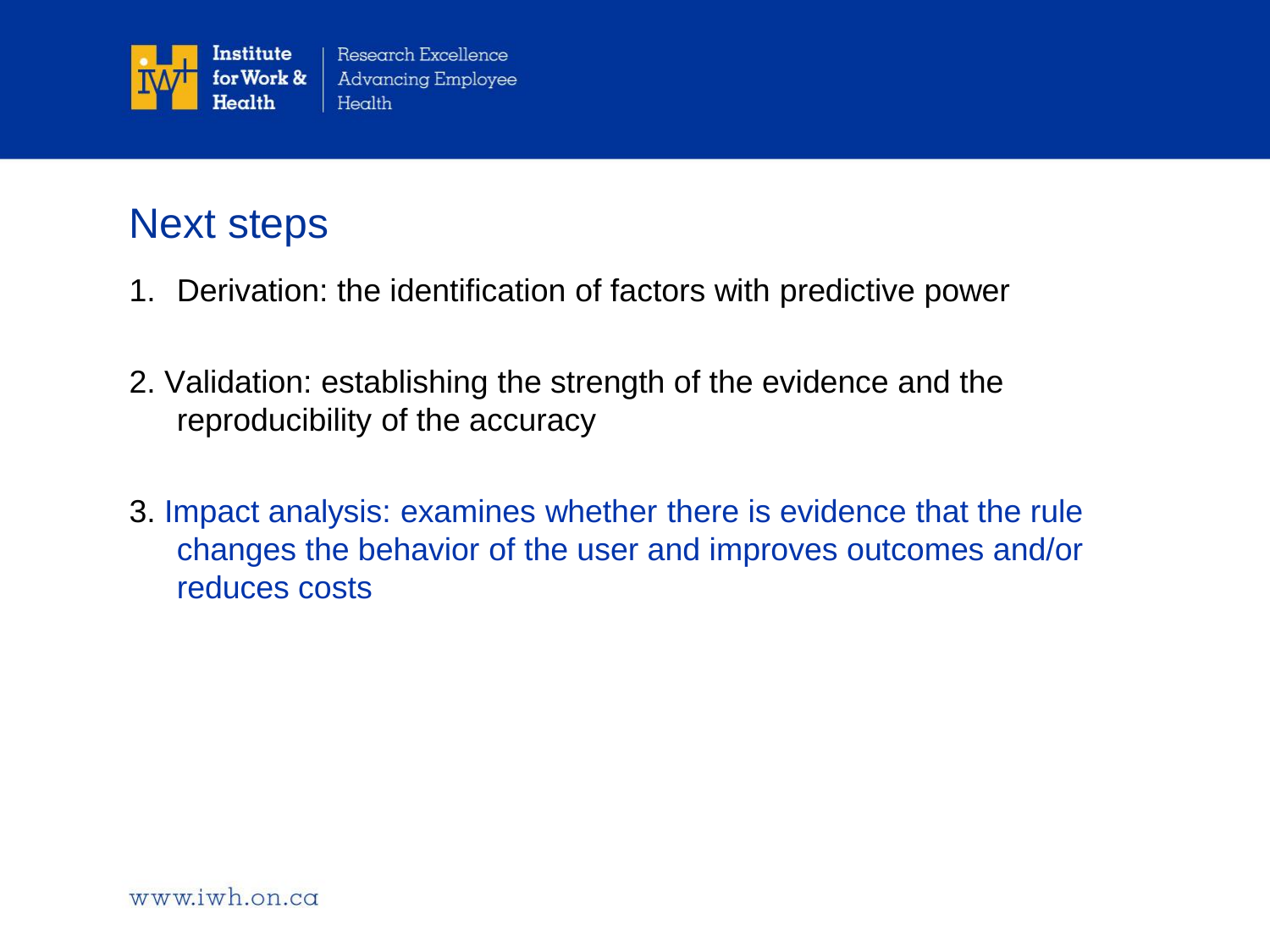

Research Excellence **Advancing Employee** Health

### Hill et al The Lancet 2011

Click on Tools to convert PDF documents to Word or



#### Comparison of stratified primary care management for low back pain with current best practice (STarT Back): a randomised controlled trial

Jonathan C Hill, David G T Whitehurst, Martyn Lewis, Stirling Bryan, Kate M Dunn, Nadine E Foster, Kika Konstantinou, Chris J Main, Elizabeth Mason, Simon Somerville, Gail Sowden, Kanchan Vohora, Elaine M Hay

#### **Summary**

Background Back pain remains a challenge for primary care internationally. One model that has not been tested is **Published Online** stratification of the management according to the patient's prognosis (low, medium, or high risk). We compared the clinical effectiveness and cost-effectiveness of stratified primary care (intervention) with non-stratified current best practice (control).

September 29, 2011 DOI:10.1016/S0140-6736(11)60937-9

See Online/Comment DOI:10.1016/S0140-6736(11)61033-7

**Arthritis Research UK Primary Care Centre, Primary Care Sciences, Keele University,** Stoke-on-Trent, UK (J C Hill PhD, D GT Whitehurst PhD, M Lewis PhD, K M Dunn PhD, Prof N E Foster DPhil, K Konstantinou PhD, Prof C I Main PhD. E Mason MSc S Somerville MSc, G Sowden MSc, K Vohora BSc, Prof E M Hay MD); School of Population and Public Health, University of British Columbia, Vancouver, BC, Canada (Prof S Bryan PhD,

Methods 1573 adults (aged  $\geq$ 18 years) with back pain (with or without radiculopathy) consultations at ten general practices in England responded to invitations to attend an assessment clinic. Eligible participants were randomly assigned by use of computer-generated stratified blocks with a 2:1 ratio to intervention or control group. Primary outcome was the effect of treatment on the Roland Morris Disability Questionnaire (RMDQ) score at 12 months. In the economic evaluation, we focused on estimating incremental quality-adjusted life years (QALYs) and health-care costs related to back pain. Analysis was by intention to treat. This study is registered, number ISRCTN37113406.

Findings 851 patients were assigned to the intervention  $(n=568)$  and control groups  $(n=283)$ . Overall, adjusted mean changes in RMDQ scores were significantly higher in the intervention group than in the control group at 4 months (4 · 7 [SD 5 · 9] vs 3 · 0 [5 · 9], between-group difference 1 · 81 [95% CI 1 · 06-2 · 57]) and at 12 months (4 · 3 [6 · 4] vs 3 · 3 [6 · 2], 1.06 [0.25-1.86]), equating to effect sizes of 0.32 (0.19-0.45) and 0.19 (0.04-0.33), respectively. At 12 months, stratified care was associated with a mean increase in generic health benefit (0.039 additional QALYs) and cost savings ( $\text{\textsterling}240.01 \text{ vs } \text{\textsterling}274.40$ ) compared with the control group.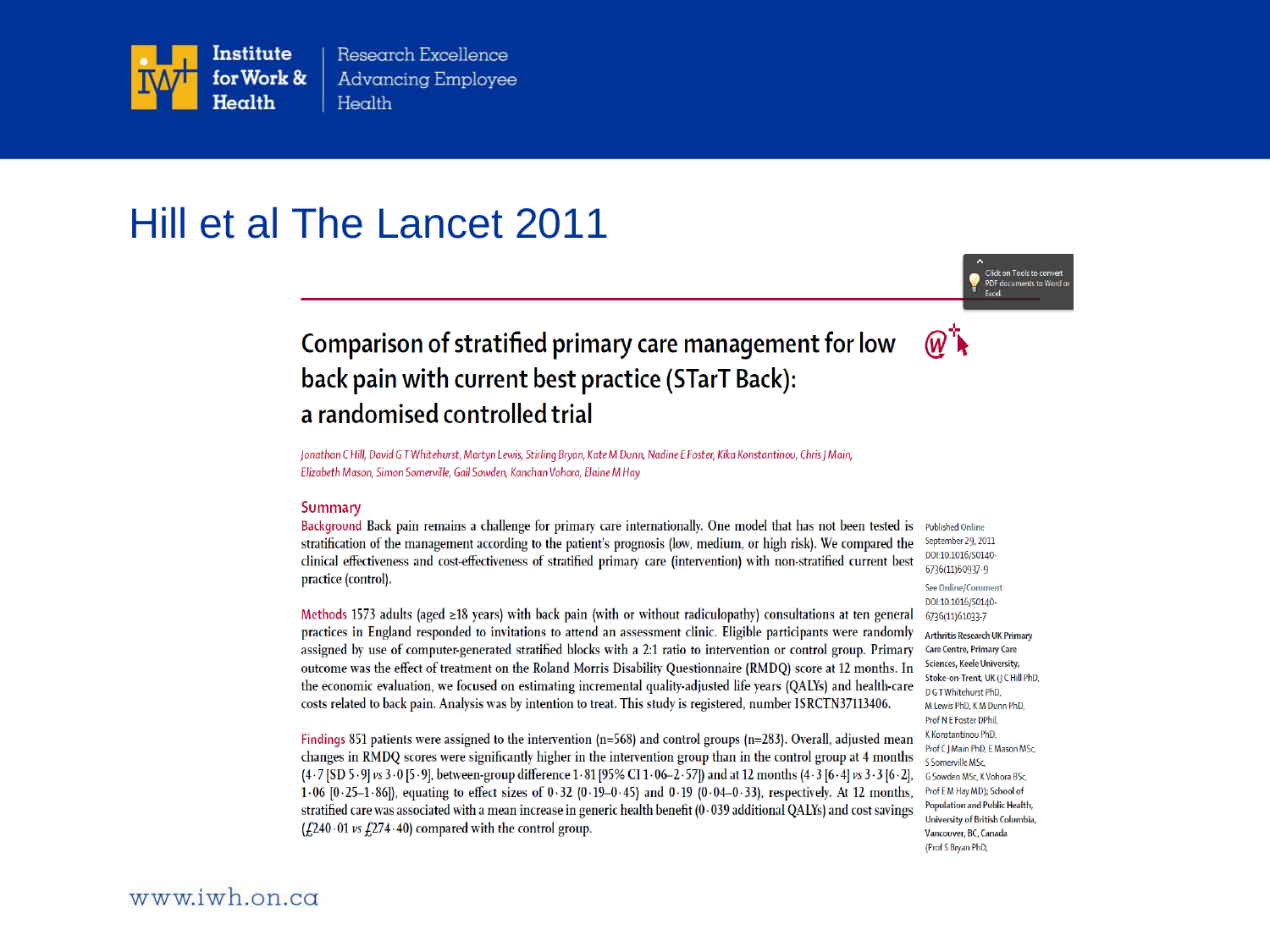

## **Discussion**

- Do we know enough?
- When do you develop tools/ implement knowledge?
- Are these tools better compared to "the clinicians' /experts' gut feeling"?
- Is there an expert to make the same judgement?
- What interventions should follow after being classified as 'high risk'?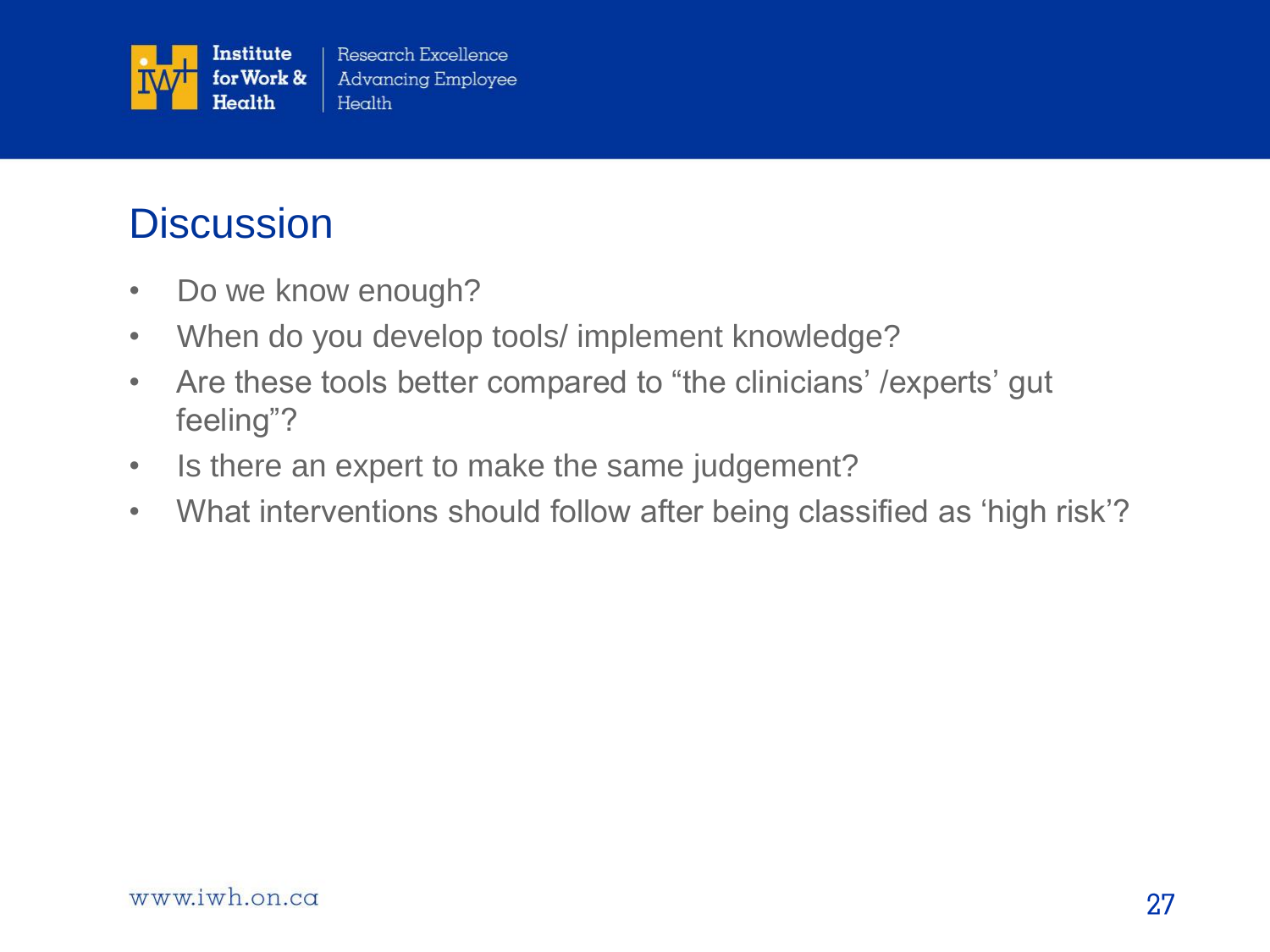

Research Excellence **Advancing Employee** Health

## There's an App for that.....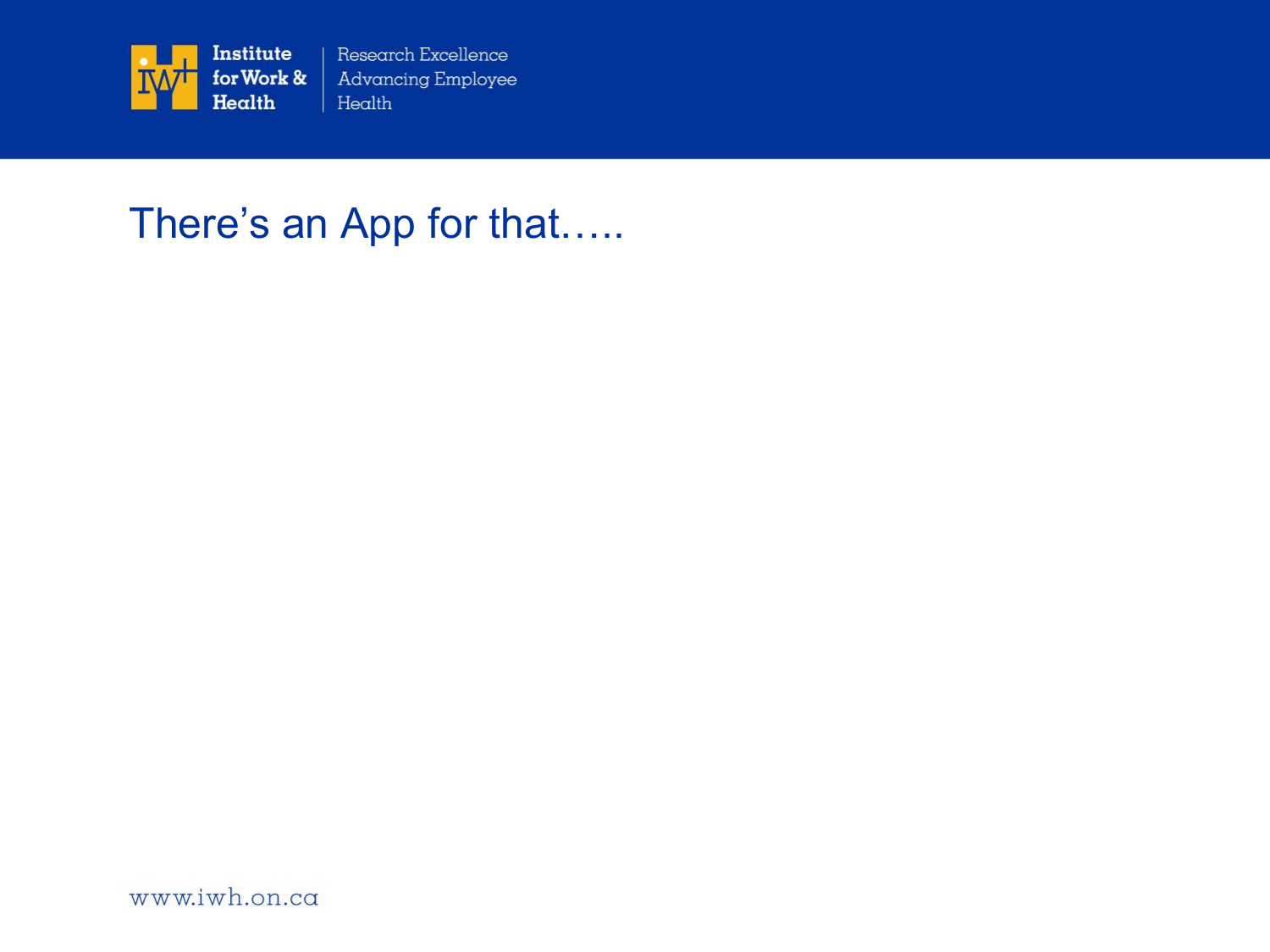

## Population

| <b>Variable</b>                               | Claim database (after 4 weeks) $(n=1,442)$ |  |
|-----------------------------------------------|--------------------------------------------|--|
|                                               | $N$ ( per cent)                            |  |
| Age at accident $(\gamma r)$ mean (sd)        | 41.3(10.5)                                 |  |
| Men                                           | 890 (61.7)                                 |  |
| Women                                         | 552 (38.3)                                 |  |
| Previous claim                                |                                            |  |
| yes                                           | 1091 (75.7)                                |  |
| no                                            | 351 (24.3)                                 |  |
| Physical demands of the workplace             |                                            |  |
| Non-manual                                    | 139(9.6)                                   |  |
| Mixed manual                                  | 465 (32.2)                                 |  |
| Manual                                        | 798 (55.3)                                 |  |
| Missing                                       | 40(2.8)                                    |  |
| Gross earnings, mean (sd); median; (min, max) | 731.43 (332.52); 694.00; (78.00, 2387.00)  |  |
| Language                                      |                                            |  |
| French/English                                | 1396 (96.8)                                |  |
| Other                                         | 46(3.2)                                    |  |
| Union member                                  |                                            |  |
| Yes                                           | 610(48.2)                                  |  |
| N <sub>0</sub>                                | 656 (51.8)                                 |  |
| Missing                                       | 176                                        |  |
| Early RTW program, Yes                        | 1042 (78.9)                                |  |
| N <sub>o</sub>                                | 278(21.1)                                  |  |
| <b>Missing</b>                                | 122                                        |  |